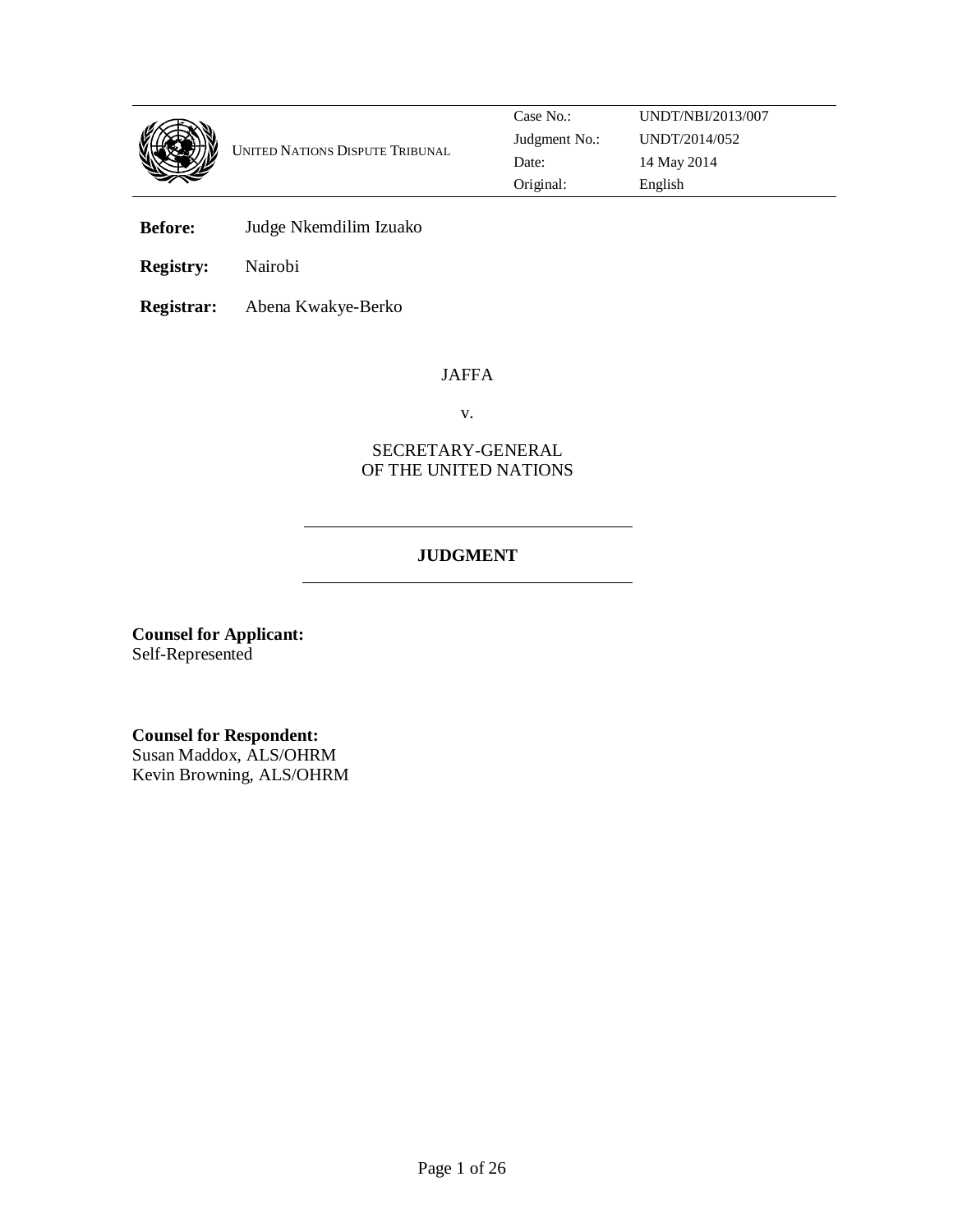## **Introduction**

1. The Applicant is a former member of staff of the United Nations Mission in South Sudan (UNMISS). He joined the Organization on 5 June 2000 and at the time of his separation he was serving as a Finance Assistant on a fixed-term appointment at the FS-5 level in Juba, South Sudan.

2. He was separated from service on 18 January 2013 and on 25 February 2013, he filed the current Application with the Tribunal contesting the decision to impose on him the disciplinary measure of separation from service. He submitted that all the grounds upon which the decision to separate him from service were based were not justified.

3. The Respondent filed his Reply on 12 April 2013 stating that it had been established that the Applicant abused his position of authority and took steps to grant himself an interest free loan. By doing so he had acted contrary to the Staff Rules and as such, the disciplinary measure imposed on him was proportionate to the misconduct committed.

#### **Facts**

4. The Applicant worked in the Payroll Unit in Juba as a Finance Assistant from May 2007 until May 2010.

5. The Payroll Unit in Juba used two software systems namely the '*SunSystem*' and the '*Progen Payroll Unit*' ("Payroll System Software") to which the Applicant had login access in his position as a Finance Assistant.

6. On 13 April 2010, Mr. Ricardo Ramirez-Garcon, Chief, Accounts Unit, and Mr. Joseph Brent, Chief, Payments Unit, of the then United Nations Mission in Sudan (UNMIS) conducted a review of the accounts payable and receivable. In the course of the review it was found that the Applicant had received three overpayments on 25 August 2009, 29 October 2009 and 13 March 2010, for a total of USD4,500.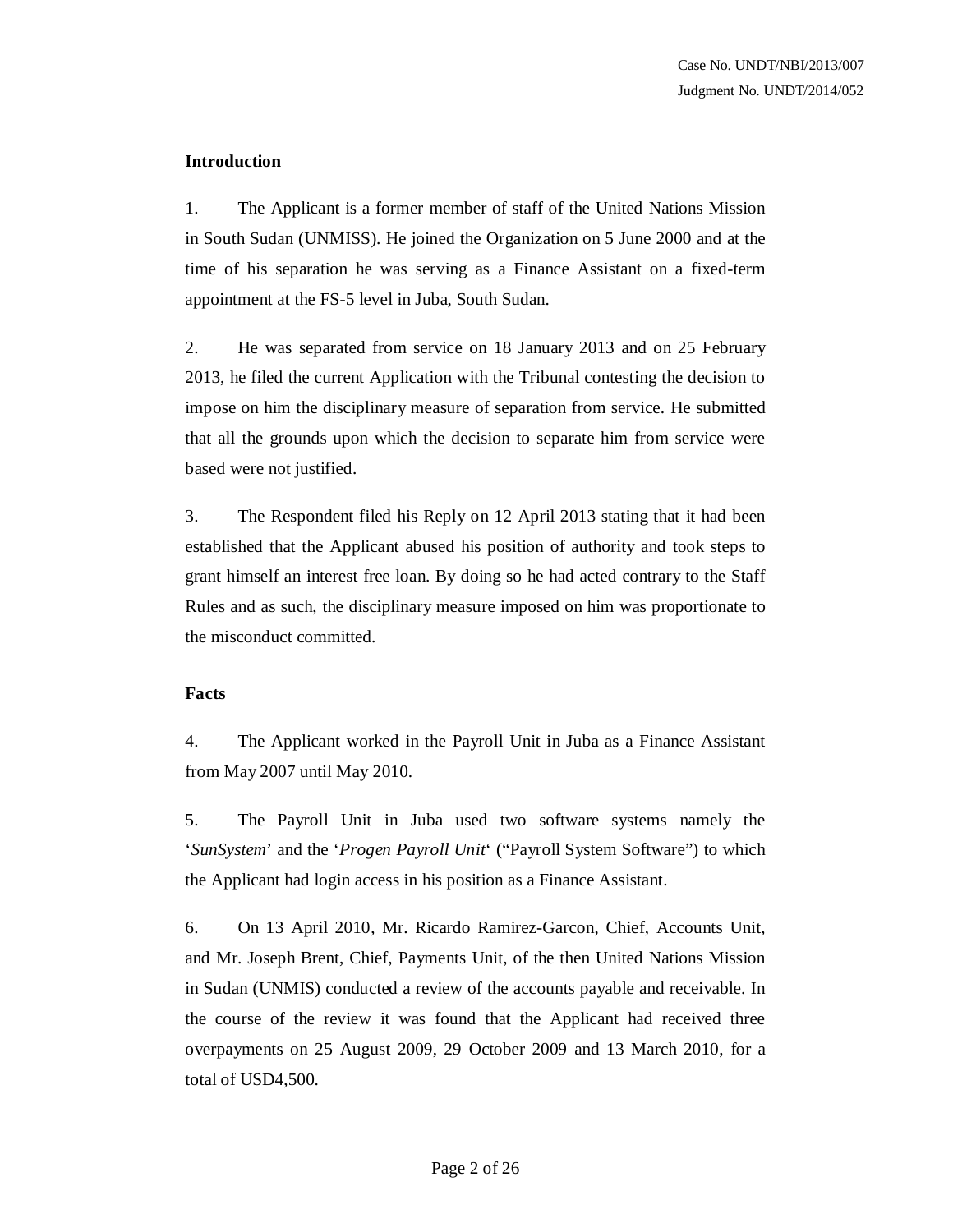7. At the time of the review, none of the overpayments had been recovered by the Organization. These concerns were forwarded to Mr. Abdul Wahab, Chief Finance Officer of UNMIS.

8. Mr. Wahab contacted Mr. Nicolas Von Ruben, Director, Mission Support, on 26 April 2010 stating that he had spoken to both the Applicant, and his immediate supervisor, in regards to the overpayments.

9. It was alleged that the Applicant admitted to having increased the payment in his favour without prior authorization from his supervisor or from the Human Resources Section. Secondly he had manually entered a "W" (for withheld) into the Payroll System Software. The effect of such an entry would be to prevent automatic recovery of the overpayment from his subsequent monthly remuneration, until it is removed manually.

10. Mr. Wahab recommended that a reprimand letter be placed in the Applicant's Official Status File. The Applicant was also transferred with immediate effect from the Payroll Unit to the Accounts Unit and his access to the *Progen Payroll System* and *Sun Systems* was suspended.

11. Before the discoveries came to light, it had been recommended that the Applicant be made an approving officer in the Payroll Unit and the request was being processed. Following the discovery of the overpayments, Mr. Wahab recommended that the Field Budget and Finance Division withdraw the processing of his delegation of approving authority.

12. The Applicant was then reassigned from the Payroll Unit and served as Secretary to the Board of the Local Contracts Committee which oversaw procurement functions for the Mission.

13. After about 9 months, following a review of the Applicant's performance, his access to *Sun Systems* was restored and he was placed in charge of the Accounts Unit and the Archive Unit in Juba. He served in this capacity up until his separation from service in January 2013.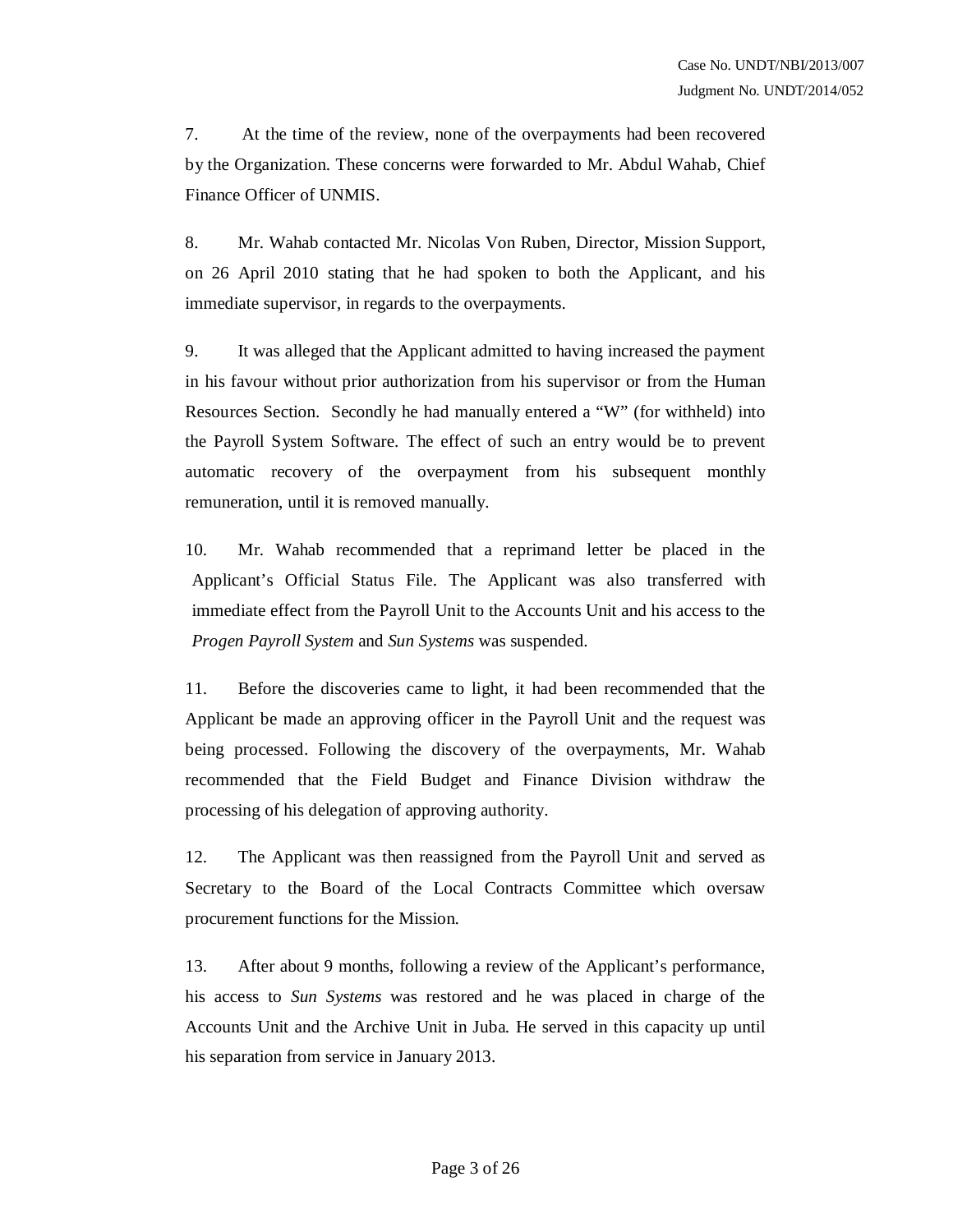14. On 18 May 2010 the Special Investigations Unit ("SIU") of UNMIS was instructed to conduct an investigation into allegations of financial irregularities and potential fraud involving the Applicant.

15. The Applicant's First Reporting Officer, Mr. Shamsul Haque, on 21 September 2010, told investigators that his duties and responsibilities, as the Regional Finance Officer, included the supervision of the Payroll, Payments and Cash Units of the regional office in Juba; and the review and approval of expenditures, staff entitlements, monthly subsistence allowances, among other functions. He also told investigators that the Applicant was in charge and responsible for the payroll and payments including Monthy Payment Order ("MPO") reconciliations.

16. The findings of the SIU investigator submitted on 13 February 2011 established that:

- a. During the period of July 2009 February 2010, the Applicant made two unauthorized adjustments of the amounts of his local salary portion (August 2009 and February 2010) in the Payroll System which resulted in the occurrence of two overpayments of USD1,000 and USD2,000 respectively. For these two months, the investigation found and concluded that UNMIS Finance Section never received any Salary Distribution Form F.248 from the Applicant which was a violation of the applicable rules.
- b. With respect to the month of October 2009, the investigation found and concluded that the amount of the Applicant's local salary portion was authorized through a duly approved Salary Distribution Form but that the amount reflected in his UNMIS MPO was higher than the amount reflected in the UNHQ MPO and resulted in another overpayment of USD2,000 to his account.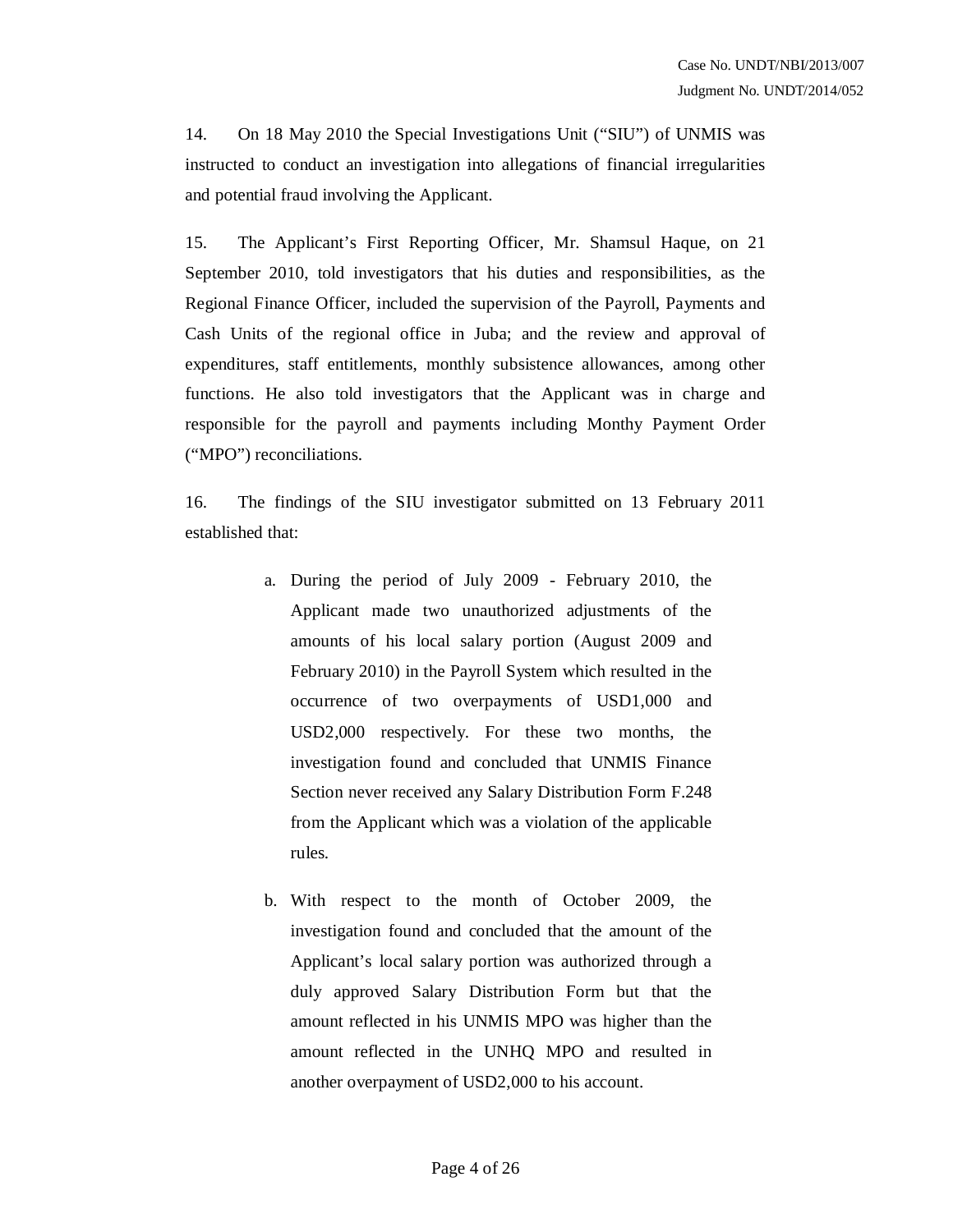- c. The Applicant intentionally excluded all the three overpayments aggregating to USD4,500 from automatic recovery by placing a "W" remark against each of them.
- d. The Applicant never informed the Regional Finance Officer in Juba or anyone else in UNMIS Finance Section about the occurrence of the overpayments or his action of withholding their recovery.
- e. The manipulation of the finance payroll system by the Applicant consisted of deliberate and repetitive acts perpetrated with clear intention to temporarily misappropriate funds credited to his account through unauthorized Salary Distribution Form adjustments.
- f. There was a lack of direct supervision over the Applicant's activities. The Regional Finance Officer failed to thoroughly analyse and scrutinize his activities and final work products before approving them for further processing.
- g. On three separate occasions the Applicant had created and received three overpayments and failed to report said overpayments to his supervisor. It was further ascertained that the Applicant had taken such steps as to prevent the subsequent automatic recovery of the overpayments from his next month salary.

17. The report was then forwarded to the Office of Internal Oversight Services ("OIOS") for a review of the SIU investigation.

18. OIOS concluded that SIU had conducted a full and through investigation of the Applicant's conduct. On 22 September 2011, Mr. Michael Stefanovic, Director, Investigations Division, OIOS, forwarded the SIU report to Ms. Susana Malcorra, Under-Secretary-General, Department of Field Support (USG/DFS).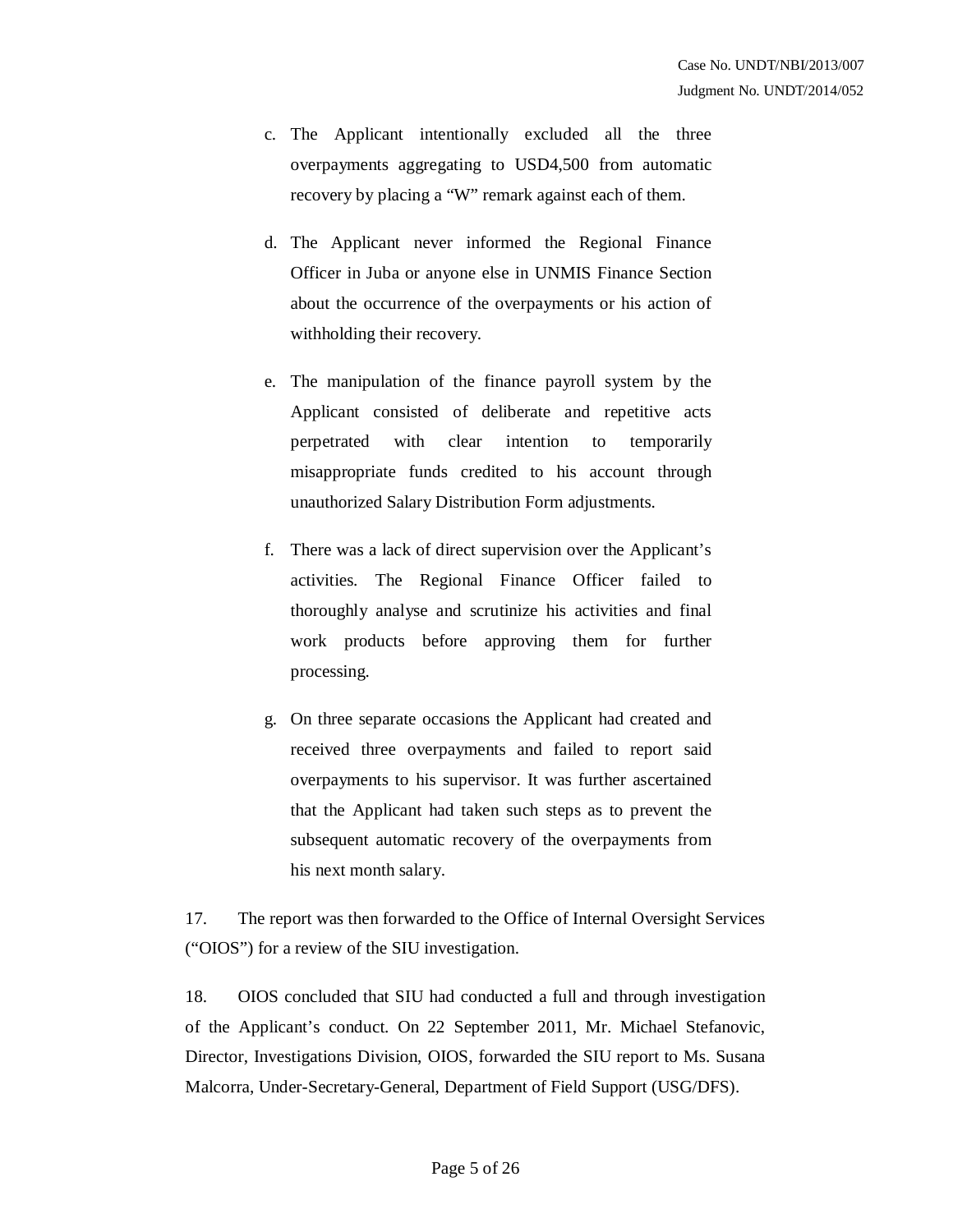19. On 22 March 2012, Mr. Anthony Banbury, Assistant Secretary-General, DFS, referred the findings of the SIU investigation to Ms. Catherine Pollard, Assistant Secretary-General, Office of Human Resources Management ("ASG/OHRM") concluding that the Applicant violated the Staff Regulations of the United Nations and recommended that he face appropriate disciplinary action.

20. On 6 September 2012, Ms. Martha Helena Lopez, Officer-in-Charge (OIC), OHRM charged the Applicant and invited him to respond to the allegations.

21. The Applicant, through legal counsel, responded to the allegations on 7 November 2012. The Applicant expressed remorse for his actions and admitted that while serving as Finance Assistant and responsible for processing the monthly payroll in the *Progen Payroll System*, he made unauthorized entries into the Payroll System Software. The Applicant admitted to having placed a "W" against the figures, such action having the effect of preventing automatic recovery.

22. By letter dated 18 January 2013, the ASG/OHRM informed the Applicant that there was sufficient evidence to indicate that he had on three occasions created overpayments.

23. The ASG/OHRM concluded that there was clear evidence that he failed to inform his superiors of the overpayment and subsequently took steps to prevent the recovery of said overpayments. By said failure the Applicant clearly violated the rules relating to recovery of overpayments made to staff members and acted contrary to expected standards of integrity and conduct. The Under-Secretary-General for Management considered the established misconduct was serious in nature and gravity and the disciplinary measure of immediate separation from service was arrived at.

24. On 25 February 2013 the Applicant submitted an Application to the United Nations Dispute Tribunal requesting a review of the management decision to terminate his employment contract.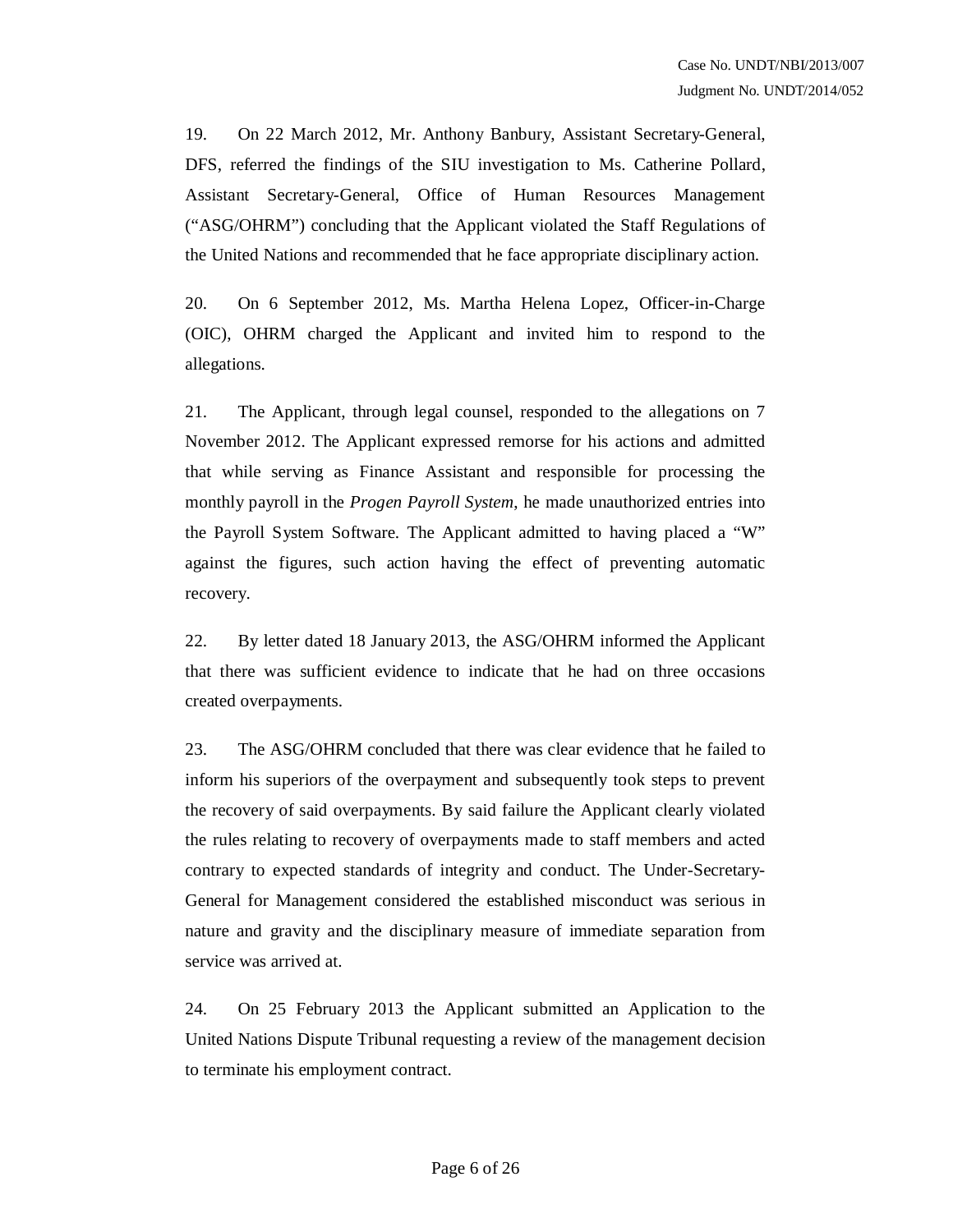## **Applicant's case**

25. The Applicant's case as deduced from his pleadings and oral testimony is summarized below.

26. The Applicant claims that he was not the supervisor of the Payroll Unit in Juba when the overpayments occurred. He had previously been requested to process payroll and act as OIC of the Regional Finance Unit pending the arrival of Mr. Shamsul Haque; a position he held from May 2007-April 2009.

27. From May 2009, Mr. Haque took over control of the entire Regional Finance Unit and the Applicant performed payroll, payment and account functions under Mr. Haque's supervision. All of the Applicant's work in finance was reviewed and approved by Mr. Haque including entries made in the Payroll Software System.

28. One of Mr. Haque's functions as OIC of the Finance Section was payroll supervisor. The Applicant was not an approving officer and it was not possible for an overpayment to be recorded in his account without prior review and approval by the approving officer.

29. During the period of July 2009 up until his reassignment from the Payroll Unit in May 2010 the Applicant's duties included MPO reconciliations. This involved the reconciliation of the local portion payroll of the Mission against the authorized payroll from headquarters in New York.

30. The Applicant would review any overpayments and underpayments raised by the reconciliation with Mr. Haque. Although he did not point out each overpayment he received, Mr. Haque could not have had any doubt that the Applicant had received overpayments as his name was clearly indicated in the MPO reconciliation statements.

31. His supervisor was aware of overpayments that occurred in every payroll batch including those received by other staff members. Mr. Haque reviewed and approved all overpayments, as evidenced by his signature and individual ticks on the reconciliation forms.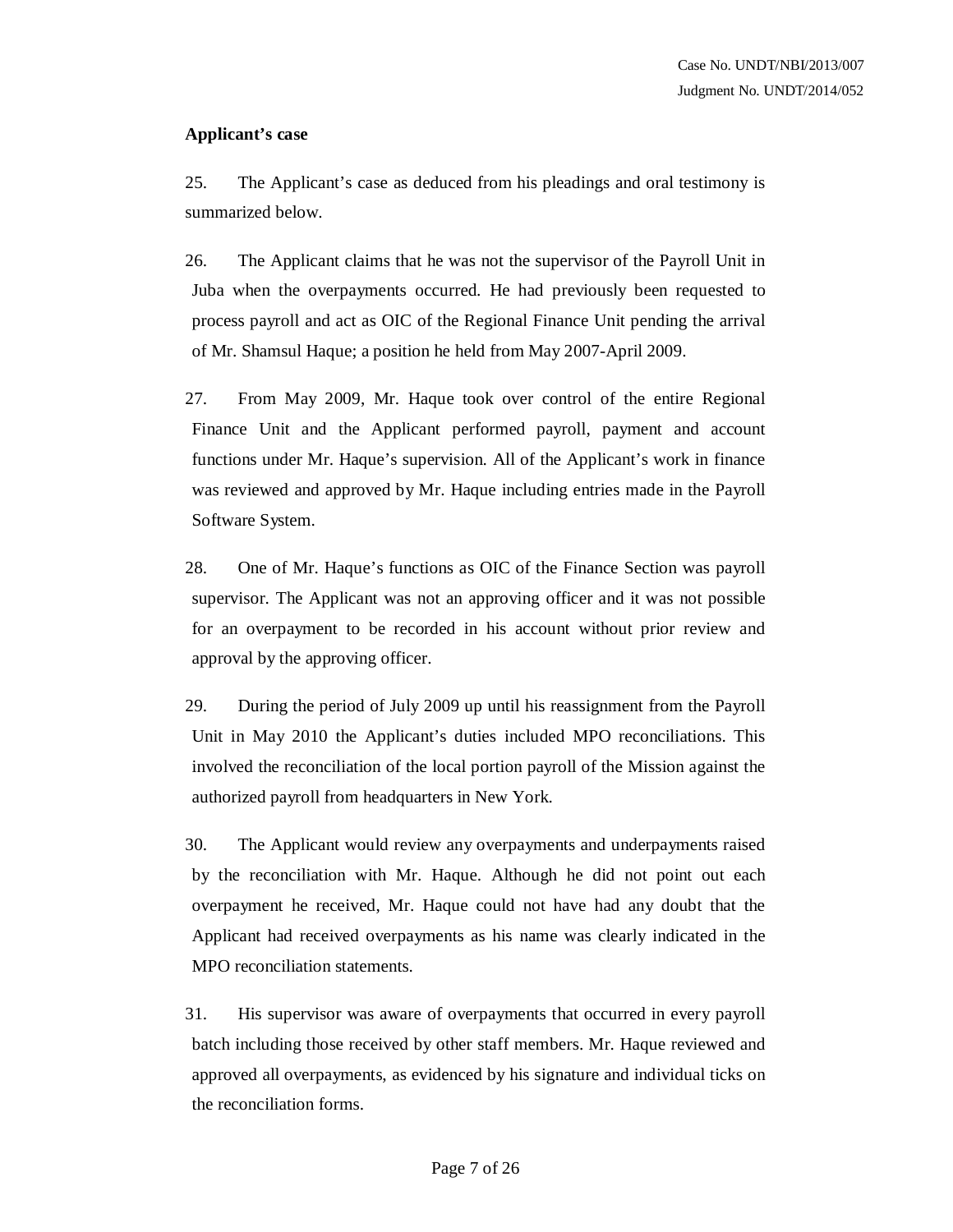32. The Applicant does not deny placing a "W" sign against the three overpayments. He however stated that there was no intention to hide any of the overpayments or prevent eventual recovery of said sums by the Organization.

33. As part of his official duties, he was responsible for ensuring appropriate action was taken to recover overpayments made to staff members. Overpayments can only be automatically recovered by the Organization once manually moved to staff members' 'accounts payable' from their 'accounts receivable'.

34. In April 2010, he moved a batch of overpayments, including those issued to other staff members, to accounts payable by creation of a Journal Voucher.

35. Having moved the overpayments to accounts payable, he contacted Ms. Carol Joseph, Chief of Payroll in Khartoum. He informed her that he had three pending overpayments and requested that they be recovered from his May and June payroll. She told the Applicant to ensure they were recovered in those two months and it is at this point that the Applicant placed a "W" against the three overpayments.

36. On 10 April, he received a call from Mr. Wahab asking for recovery to be made immediately. He repeated his request for the overpayments to be recovered at a later date, a request which Mr. Wahab turned down as the overpayments had been due for repayment for over six months. The Applicant then borrowed the necessary sums and repaid the overpayments he had received.

37. The absence of an intention to conceal the overpayments is evidenced by the fact that they were clearly recorded in the mission's financial statements which were reviewed, and signed by both the Chief Finance Officer ("CFO") and the Director of Mission Support ("DMS"). Further confirming that the Applicant did not fail to inform his supervisors about the overpayments, and in fact both the CFO and DMS knew of the overpayments before they were recovered.

38. He had no intention to commit fraud. The Payroll System Software contains audit trails and all transactions will eventually be recovered by payroll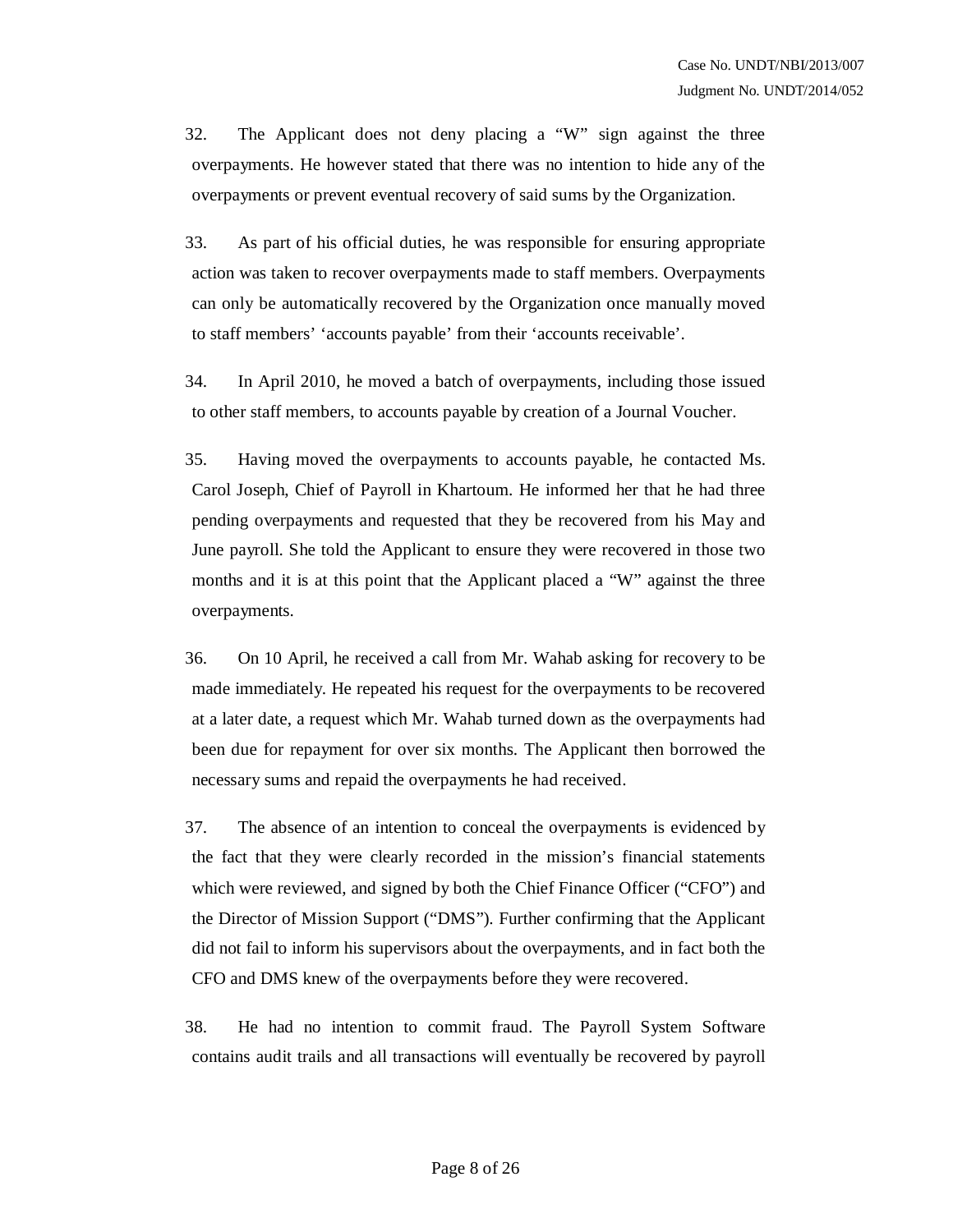as long as they are present in the system. There is simply no way that the overpayments could not have been recovered.

39. The Applicant did not take unauthorised or fraudulent steps to increase his salary. In line with proper practice he filled out Salary Distribution Forms which set out what he required his local portion of salary to be and the remainder to be deposited in New York.

40. He served the United Nations with all honesty, dedication, integrity and sacrifice. He had been the OIC of the Payroll Unit in Juba for a period of two years from 1 May 2007 to 31 March 2009, when Mr. Haque took over the Regional Finance responsibilities. At no time during this period as OIC did he attempt any fraudulent act. Never having engaged in any misconduct while OIC, he would not have attempted to defraud the Organization at a time when he had a supervisor who checked his work and that of other payroll staff.

#### **Respondent's case**

41. The Respondent's case is summarized as follows.

42. In August 2009, the Applicant received an overpayment of USD1,000. He then manually entered a "W", in the Payroll Software System, for "withheld" to prevent the automatic recovery of the overpayment that should have been affected the following month.

43. Again, in October 2009, and while the overpayment of August 2009 had not been yet recovered by the Organization, the Applicant received an overpayment of USD2,000. Again, the Applicant placed a "W" in the Payroll Software System to prevent the recovery of this second overpayment.

44. In the month of February 2010, and while the two previous overpayments had not yet been recovered by the Organization, the Applicant again received an overpayment of USD1,500. Again, he entered a "W" in the Payroll Software System to prevent the automatic recovery of the last overpayment.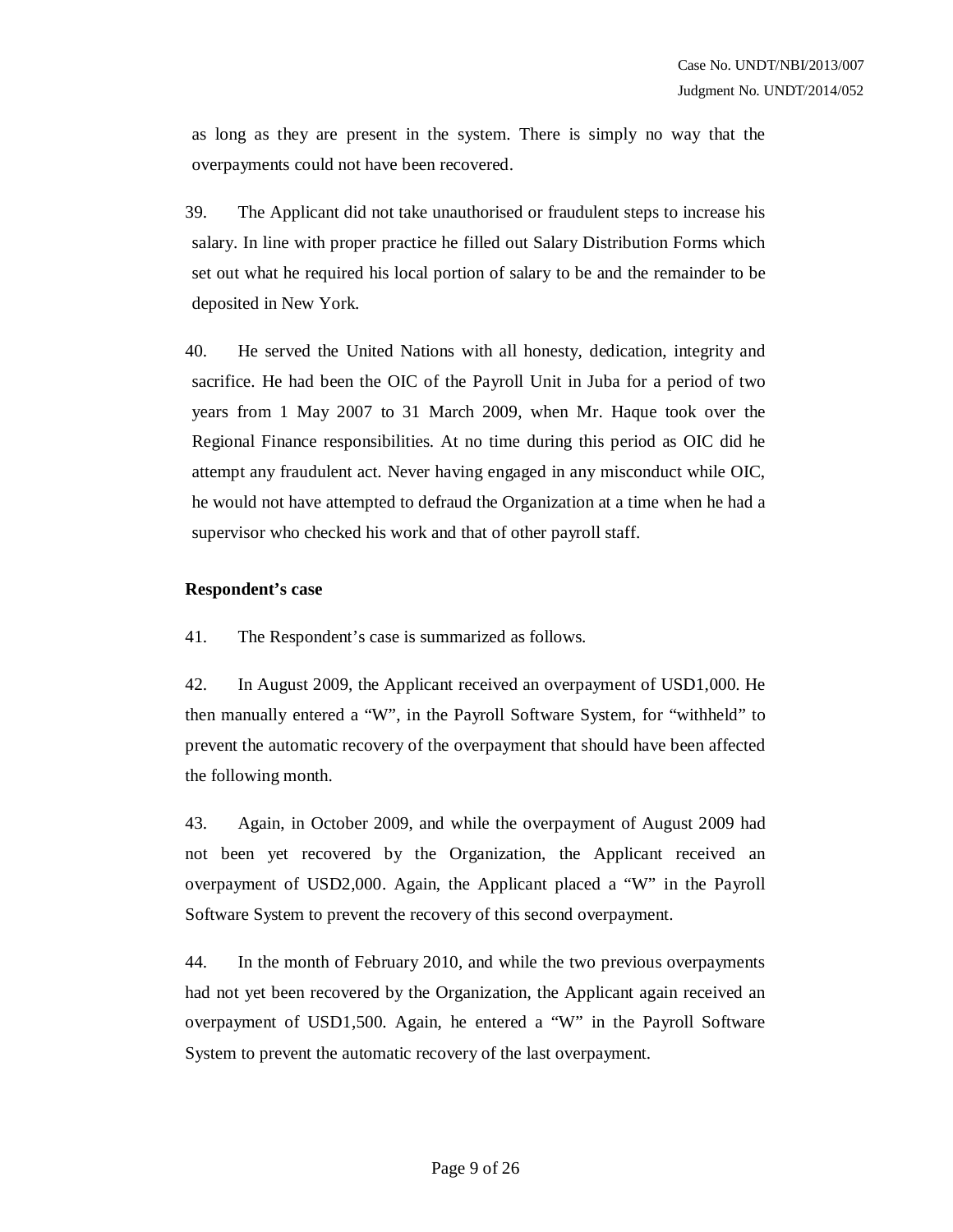45. The overpayments and the actions the Applicant took to prevent their recovery were hidden until discovered by Mr. Ricardo Ramirez-Garcon, Chief, Accounts Unit, and Mr. Joseph Brent, Chief, Payments Unit, UNMIS, in April 2010 in the course of an accounts review.

46. In his comments on the allegations of misconduct, the Applicant explained that he was "sometimes flexible when processing the payroll," only to "help himself in managing his funds". The Respondent considered that the Applicant did not provide a satisfactory explanation to justify his conduct, which was serious in nature and gravity.

47. The Applicant acted knowingly and not from negligence, in that he manually entered a "W" in the Payroll Software System on three different occasions to prevent the automatic recovery of the overpayments. When he did so for the second and the third overpayment, the Applicant knew that previous overpayments had not yet been recovered. By such actions the Applicant was granting himself financial benefits. Such actions were highly inappropriate for a Finance Assistant, who should have known, given his position, that he could not grant himself financial advantage because of his position and his access to the Payroll Software System. The relationship of trust had been breached and the Applicant's actions amounted to serious misconduct, and the sanction imposed was proportionate.

48. The sanction imposed on the Applicant was based on the following facts:

(a) He did not inform his supervisor or the Finance Section of the overpayments he had received on three separate occasions, which were not recovered until they were discovered by the Finance Section in Khartoum.

(b) The Applicant, without authorization, used his login access to the Payroll Software System to manually place a "W" in the system in order to postpone the recovery of each of the three overpayments he knew he had received.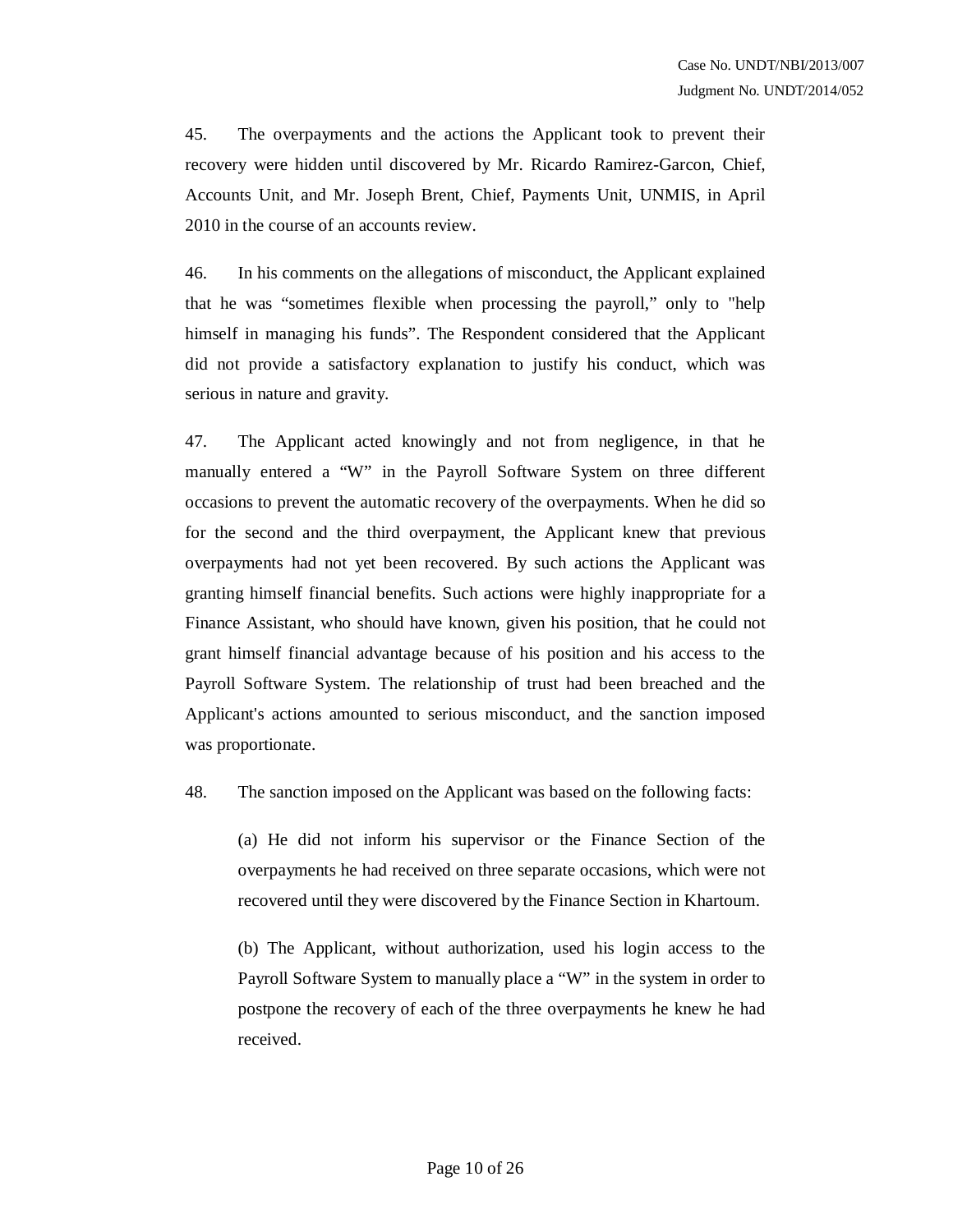49. In his statement to the SIU, his statement to OIOS and in his memorandum to the DMS, the Applicant admitted that he prevented the overpayments from being automatically recovered the month following each such overpayment by manually placing a "W" in the Payroll System Software against the overpayments.

50. The facts on which the disciplinary measure was based had been established by clear and convincing evidence.

51. The Respondent also took into consideration the fact that the Applicant failed to duly inform his supervisor at a time when he was responsible for the Payroll Unit in Juba, which fact made the Applicant's failure all the more serious.

52. Mr. Haque, who was the Applicant's First Reporting Officer, stated in his witness statement that the Applicant was, from May 2009 to 15 April 2010, "in charge of the Payroll Unit at the Regional Finance Office". His statement was corroborated by Mr. Wahab.

53. The Applicant did not contest, in his Application, that he manually entered a "W" in the *SunSystem* to prevent the recovery of the overpayments he had received. Rather the Applicant contends that it was proper for him to do so since he had been granted the full login access by the CFO, and, as such, any transactions recorded in the system was a "normal official transaction".

54. The Applicant used knowledge he gained from his official functions to grant himself financial advantage, in the form of *de facto* interest-free loans, from August 2009 to April 2010 regarding the first overpayment and for shorter periods for the subsequent two overpayments. The Applicant did not grant himself something he would have been entitled to under the Staff Rules and Regulations. Instead, the Applicant granted himself a financial advantage no staff member is entitled to.

55. In determining the appropriate disciplinary measure in the Applicant's case, the Respondent took due consideration of the position and responsibilities the Applicant had at the time of the established misconduct.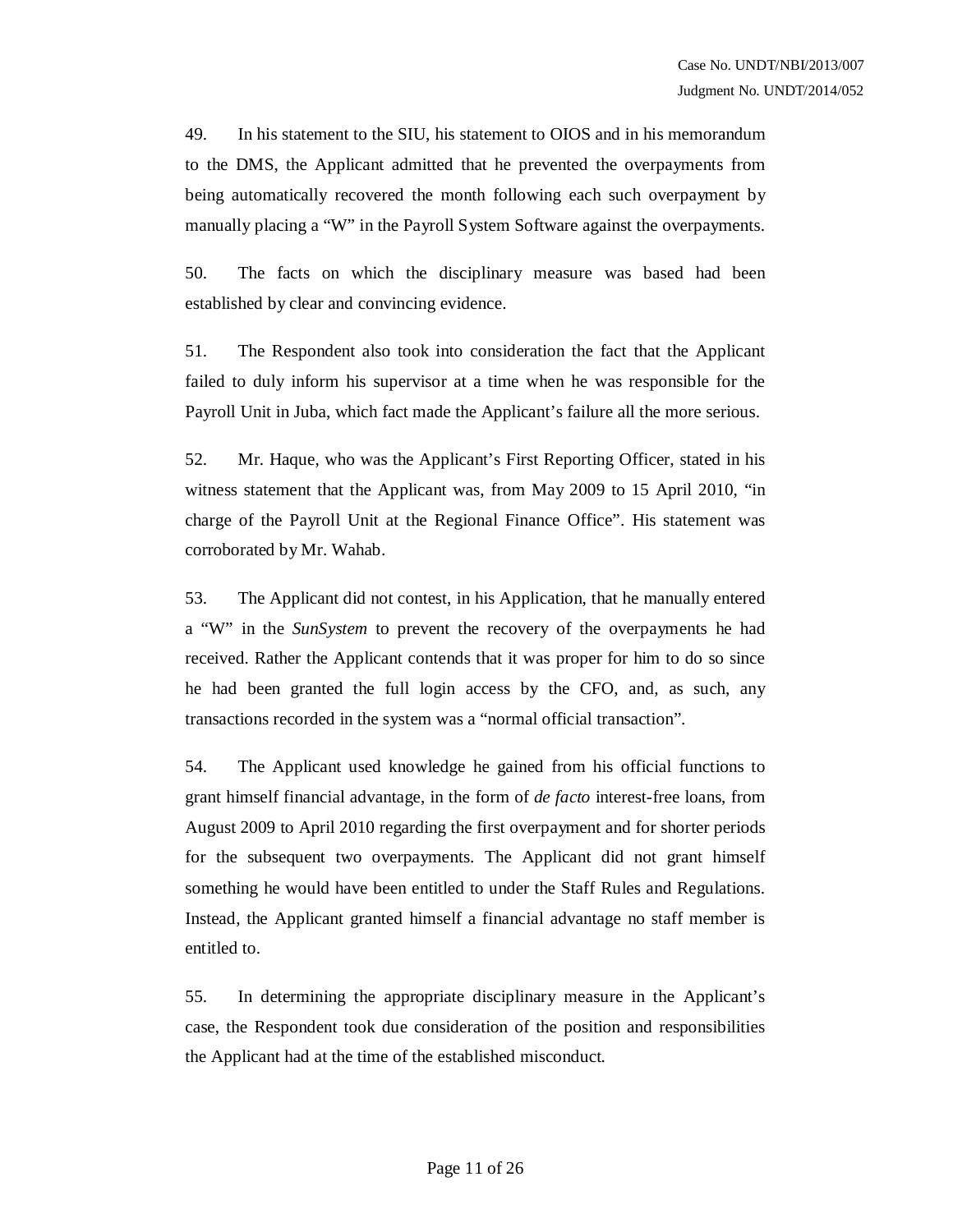56. Considering the Applicant's position at the time of the established misconduct; the Applicant's actions were aimed at obtaining a personal pecuniary benefit; the Applicant acted knowingly and not from negligence in that he manually entered a "W" in the *Sun System* on three different instances; and he failed to inform his supervisor or the Finance Section, his actions amounted to serious misconduct warranting dismissal.

57. In deciding the sanction to be imposed, the Respondent took into account the fact that the Applicant reimbursed the Organization, although he did so only after having been asked to do so. Further, the Applicant's conduct during the investigation, his sincere remorse, and his unblemished service record were taken into consideration as mitigating circumstances. Lastly, the Respondent took into account the delay in bringing the matter to a close (the facts occurred from July 2009 to April 2010, and the case was only referred to OHRM on 22 March 2012), as a mitigating factor.

58. The Applicant's contention that Mr. Haque should have been aware of the overpayments he received and the actions he took to prevent their recovery, because Mr. Haque was an Approving Officer does not render the Applicant's conduct more tolerable, nor does it mitigate the Applicant's conduct.

59. The Applicant's contention that he did not intend to defraud the Organization because the overpayments would have been, eventually, recovered, does not provide a satisfactory explanation to justify his conduct. Had the overpayments not been discovered by Khartoum, the Applicant could have had, until the end of his contract, entered unauthorized changes to grant himself financial advantage. By his actions, the Applicant temporarily misappropriated the Organization's resources, and the fact that the overpayments would have been recovered, at some point, does not negate the fact that, at the relevant time, the Applicant used knowledge gained from his position for private purpose.

60. In light of the above, it is established by clear and convincing evidence that the Applicant engaged in the actions as alleged against him, and that such actions amounted to misconduct. The Respondent requests that the Application be rejected in its entirety.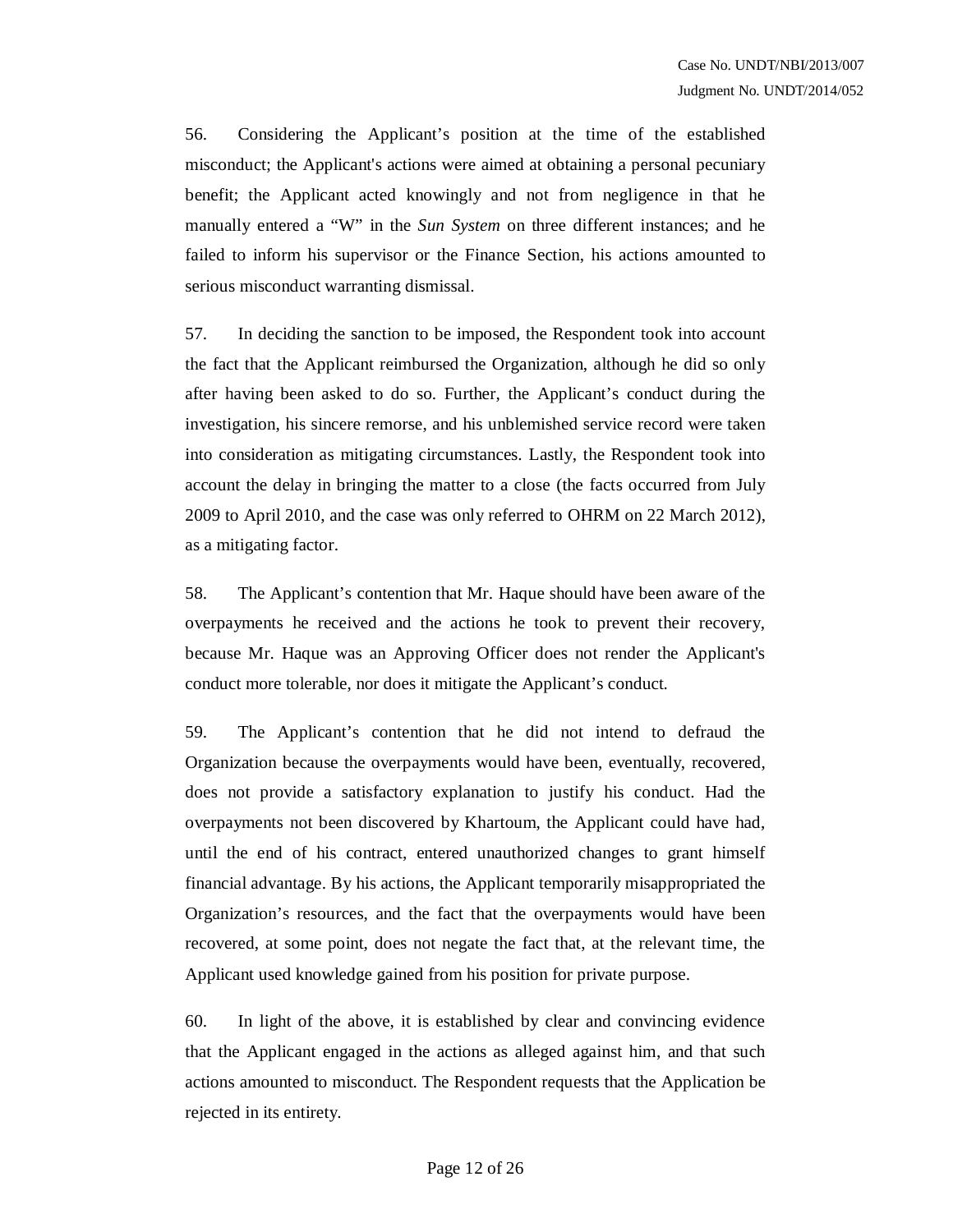#### **Issues**

61. Having reviewed the case record, the Tribunal identifies the following issues for consideration:

- a. Whether the Applicant failed to inform his supervisors that he had received overpayments on three separate occasions.
- b. Whether the Applicant was supervisor of the Payroll Unit at the relevant time.
- c. Whether the Applicant, without authorization from his superiors, took such steps as to delay or prevent recovery of the overpayments he had received.
- d. The proportionality of the disciplinary sanction imposed on the Applicant.

#### **Consideration**

*Did the Applicant fail in his duty to inform his supervisors that he had received overpayments on three separate occasions?*

62. Section 2.4 of ST/AI/2009/1 (Recovery of Overpayments Made to Staff Members) defines overpayments as:

Payments made by the Organization to a staff member in excess of his or her entitlements under the Staff Regulations and Rules and relevant administrative issuances. Overpayments may occur in conjunction with periodic payments (for example, salary, post adjustment, dependency allowance, rental subsidy and mobility, hardship and non-removal allowance) or settlement of claims (for example, education grant, tax reimbursement and travel expenses).

63. Section 2.4 provides that when a staff member discovers that an overpayment has occurred, he or she shall advise the organisation immediately.

64. ST/AI/2009/1 makes no mention of what form of advice or notification would be sufficient to discharge this responsibility. It is necessary therefore to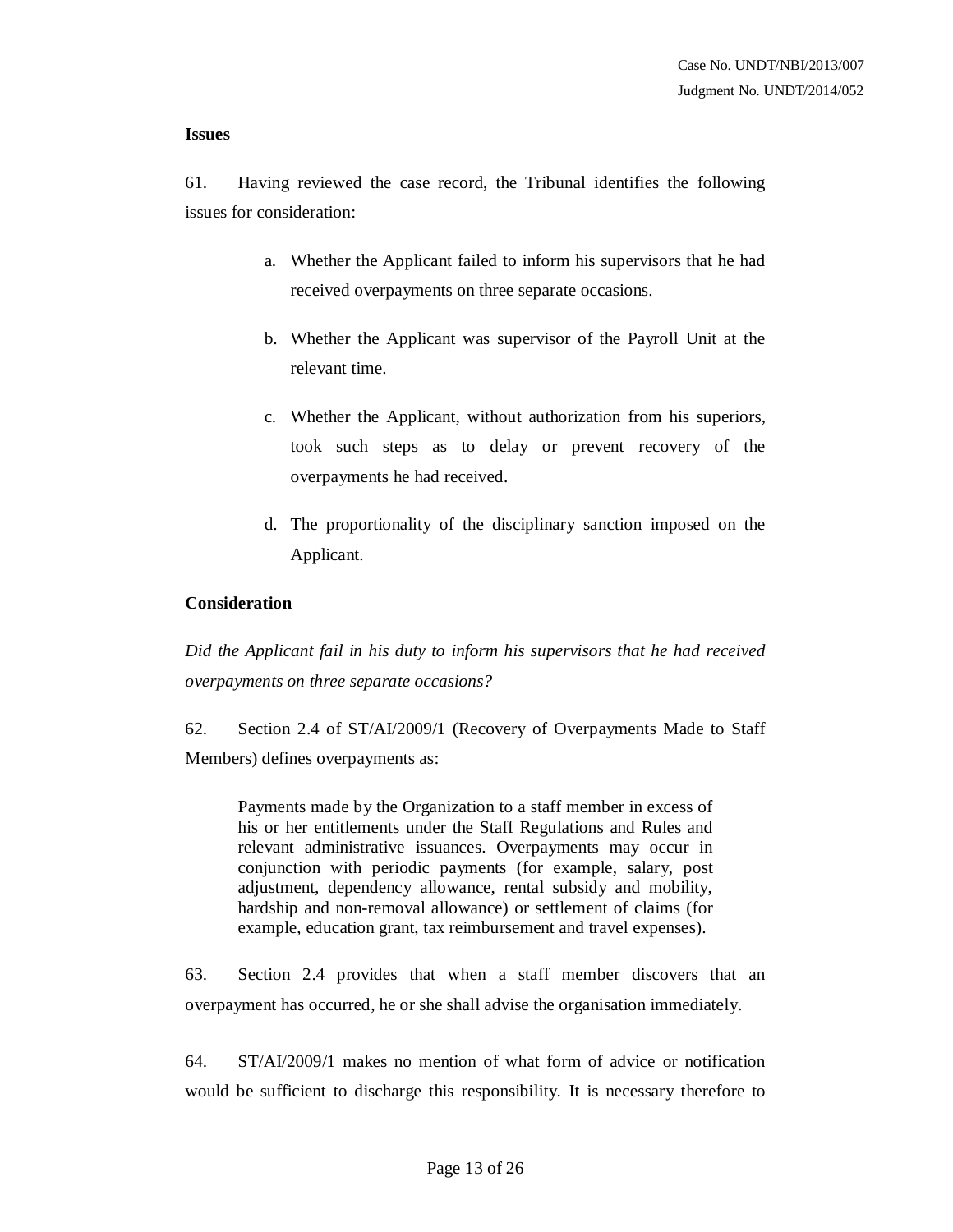objectively assess the actions a staff member has taken to advise the Organization of an overpayment.

65. There is evidence that salaries for UNMIS staff members were calculated at the United Nations Headquarters in New York ("UNHQ") and could be distributed between a local bank in the mission area, and the balance sent to the staff member's international bank account.

66. Due to banking restrictions at the time, MPOs were prepared for UNMIS staff using the salary distribution on record from the previous month. The official MPOs were then received from UNHQ 10-15 working days after. Overpayments and underpayments occurred as a result of differences between the salary distribution approved by UNHQ and the distribution followed by the Payroll Unit in Juba when preparing MPOs.

67. In order to vary the distribution of salary, a staff member was required to submit a Salary Distribution Form ("SDF") to UNHQ setting out the new proportions of his or her international and local salary portions. Accordingly any SDF submitted would only be reflected in the official MPO issued by UNHQ. Overpayments and underpayments were a relatively common occurrence at UNMIS necessitating a monthly reconciliation between the MPO followed by the Payroll Unit in Juba and that issued by UNHQ to clear all discrepancies and institute any recovery or reimbursement procedures.

68. It was the Applicant's case that he did not hide from his supervisors the overpayments he had received. He processed payroll for the Mission which he forwarded to Mr. Haque for approval. These payroll batches contained the overpayments he had received. Further to this, he also forwarded the MPO reconciliations he prepared to Mr Haque for approval and sat down with him to review them.

69. Counsel for the Respondent argued that the Applicant failed to immediately inform his supervisors of the overpayments he received as required by ST/AI/2009/1. He argued further that neither the submission of payroll batches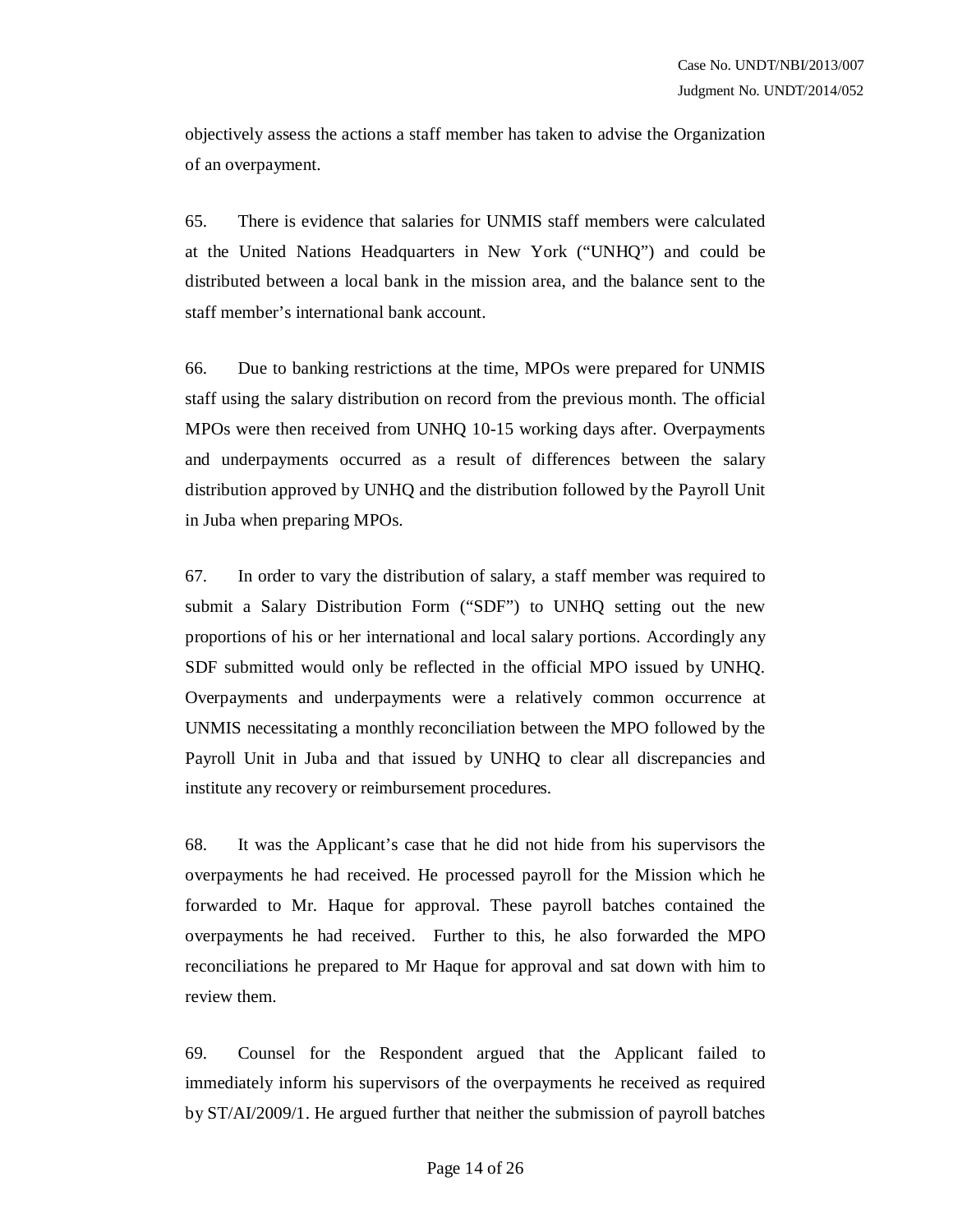nor the submission of MPO reconciliations sufficed to discharge the Applicant's responsibility in that regard.

70. The Applicant testified that Mr. Haque knew his name and must have been aware that he had received overpayments as per both the payroll batches as well as the MPO reconciliation statements.

71. Counsel for the Respondent submitted that the Applicant entered inaccurate information into the MPO reconciliation statement he prepared in reference to the August 2009 payroll, when he knew he had received the first overpayment. He argued that this misrepresentation was tantamount to saying that the overpayment no longer existed.

72. It was further argued that the subsequent MPO reconciliation statements for the months of October 2009 and February 2010 made representations as to their proposed recovery. As the recovery did not occur in the subsequent months, due to the Applicant's own illegal actions, he had a responsibility to inform the Organization that these sums remained outstanding.

73. Did the Applicant's preparation and subsequent submission of the UNMIS payroll batches and/or the MPO reconciliation statements discharge his obligation under section 2.4 of ST/AI/2009/1?

74. Mr. Haque testified that he did in fact sign and approve both the payroll batches as well as the MPO reconciliation statements. These showed that the Applicant had received overpayments and that these overpayments had not been recovered by the Organization.

75. It was argued by the Respondent's Counsel that Mr. Haque could not be reasonably expected to have been made aware of the overpayments as he was limited in his examination of the contents of the payroll batches prepared for approval by the Applicant due to time constraints and the size of the batches.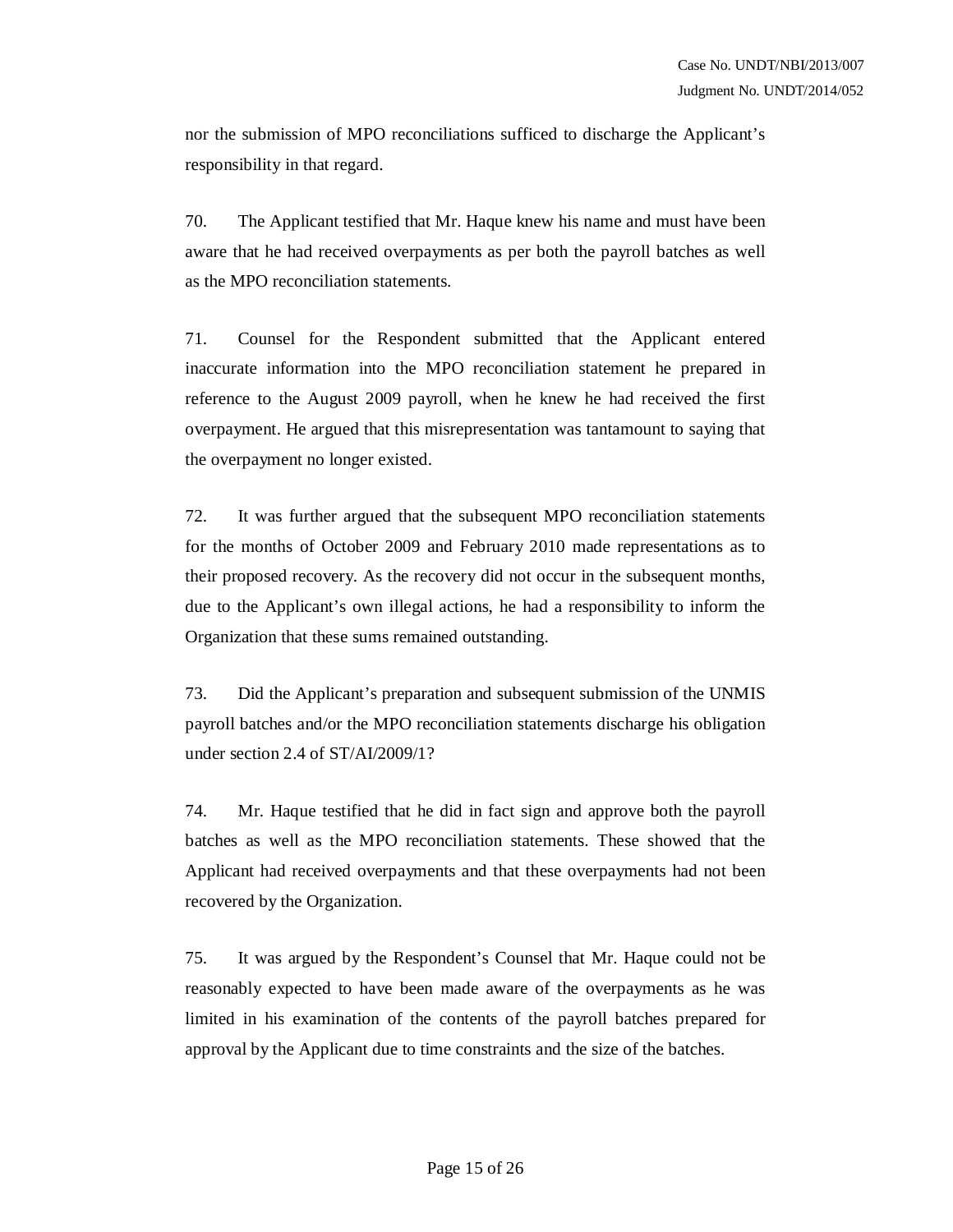76. This argument does not detract from the fact that Mr. Haque was the approving officer and must take responsibility for the accuracy of the payroll and the due recovery of all overpayments. He evidently failed in this responsibility.

77. However, Mr. Haque's failure to carry out his supervisory duties did not in any way validate the failure of the Applicant to make the Organization aware of the overpayments he had received. He simply failed to discharge the burden placed upon him by ST/AI/2009/1.

78. As a Finance Assistant, the Applicant was aware of the Organization's finance policies and practices. He knew how overpayments were processed and who to report the said overpayments to within the Organization.

79. The submission to Mr. Haque of the Payroll batches and MPO reconciliations, as he was required to do in the course of his official duties, which on a careful scrutiny would have revealed the Applicant's overpayments, did not discharge the Applicant's duty under ST/AI/2009/1.

80. The Tribunal finds and holds that the Applicant failed in his duty to make the Organization aware of overpayments made to him, as provided for in section 2.4 of ST/AI/2009/1.

#### *Was the Applicant supervisor of the Payroll Unit at the relevant time?*

81. The Respondent argued that the Applicant was supervisor of the Payroll Unit at the time when he received the overpayments and so abused his position of responsibility, falling below the standards of integrity expected from a staff member.

82. The Applicant denied being supervisor the Payroll Unit at the relevant time.

83. On 7 November 2012, in response to the allegations against him, the Applicant stated that from March 2007 until April 2009 he served as OIC of the Finance Section and from March 2007 to March 2010, he was supervisor of the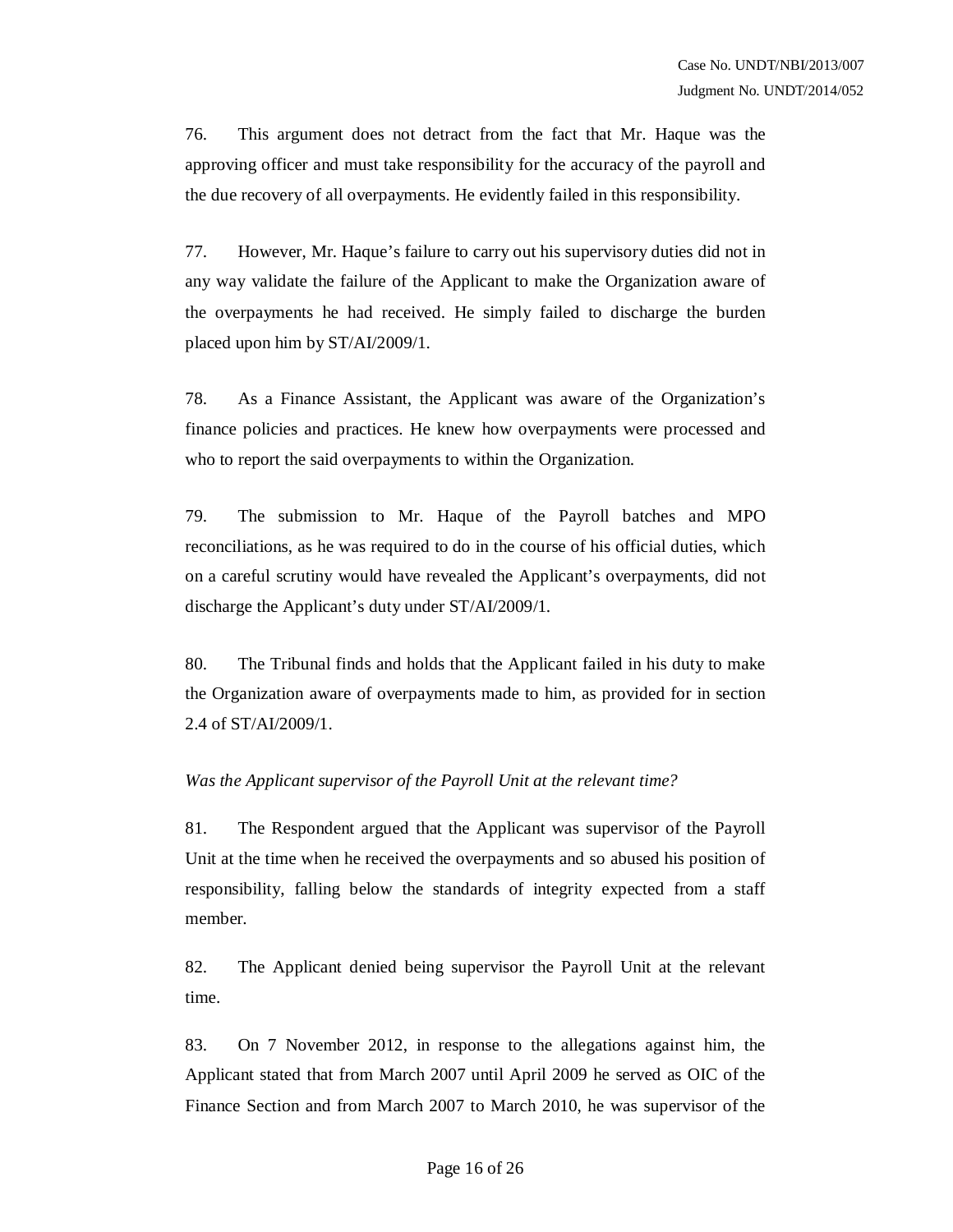Payroll Unit in Juba. The Applicant testified that Mr. Haque was in charge of approving payroll at the times material to this Application.

84. The Applicant testified that his duties included the processing of payroll and MPO reconciliations as well as various accounts and payment functions allocated to him and to other members of the Finance Section. With the exception of his statement on 7 November 2012, he has repeatedly stated that he was not in charge of the Payroll Unit but was only responsible for processing the payroll before submitting it to Mr. Haque for approval.

85. On 8 September 2010, Mr. Haque was interviewed by an SIU investigator, regarding the overpayments the Applicant had received. In a follow-up memorandum dated 21 September 2010, the investigator sought to clarify what Mr. Haque's duties were as Regional Finance Officer. Mr. Haque stated that he was tasked to "review and approve expenditures with efficiency and [in a] timely manner for all vendors, staff entitlement payment including salary."

86. He also testified that the Applicant's duties included the processing and reconciliation of MPOs which would be forwarded to him for approval. This approval is evidenced by Mr. Haque's signature on all the payroll reconciliations submitted in evidence before the Tribunal.

87. Mr. Wahab testified that after discovering the unrecovered overpayments to the Applicant, he recommended to Mr. Von Ruben, that the request for the Applicant to be issued with delegated approving authority be withdrawn. This shows that at the relevant time the Applicant was not an approving officer.

88. Counsel for the Respondent while conceding that the Applicant was not supervisor of the Payroll Unit, submitted that as the only international staff member, he was effectively in charge of the unit. While the Applicant may have been the only international staff member in the Payroll Unit, this did not mean he was in charge of it.

89. The facts clearly show that the Applicant was not supervisor of the Payroll Unit at the relevant time. Mr Haque was the Applicant's supervising officer and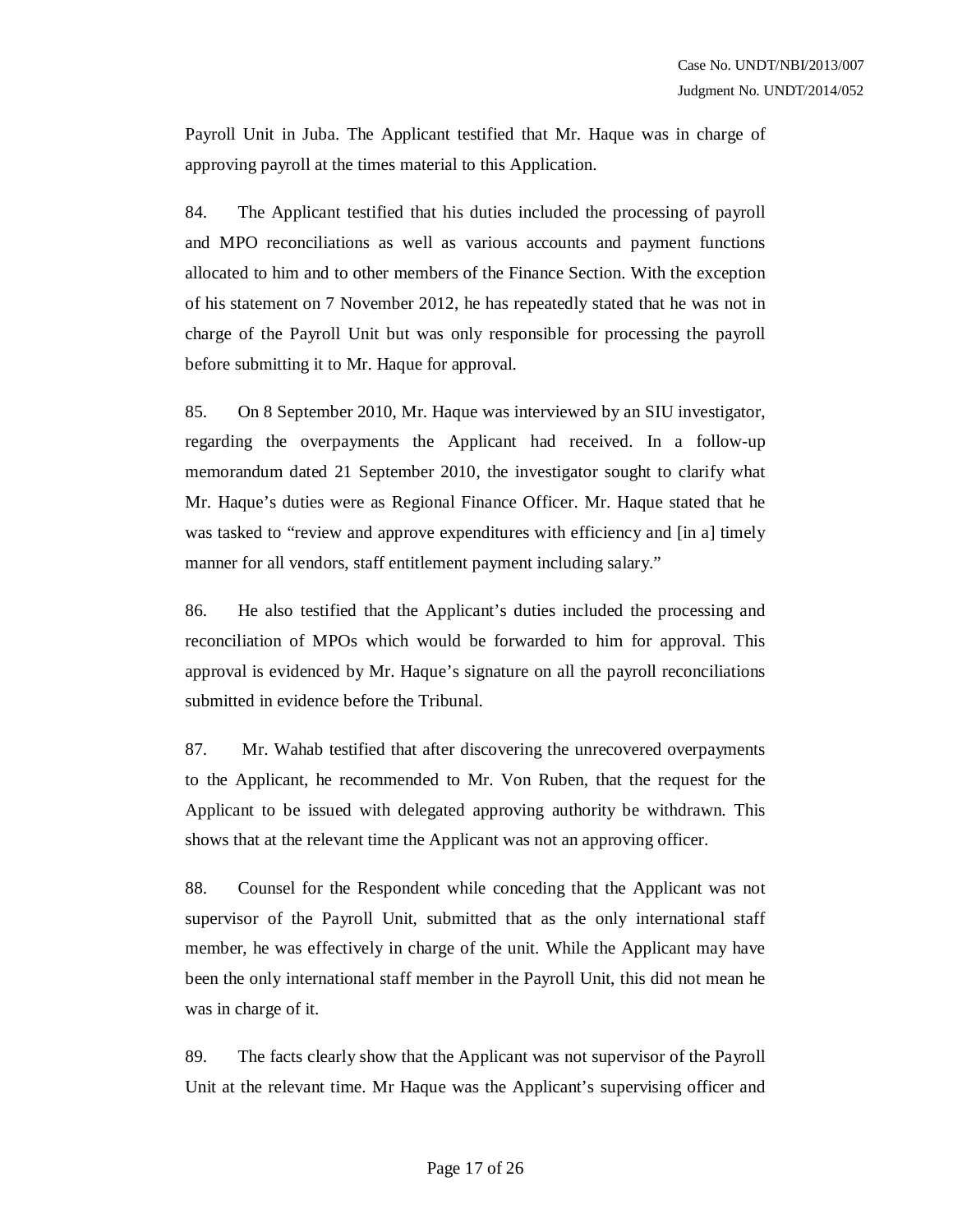was responsible for approving the accuracy and quality of the work of the Finance Section.

# *Did the Applicant take unauthorised steps to delay recovery of his overpayments?*

90. Counsel for the Respondent submitted that the Applicant abused his access rights to the Payroll System Software. Without authorisation he sought to prevent the recovery of the overpayments owed by him by placing a "W" in the Payroll System Software at various times; not solely in April 2010 as he testified.

91. He also submitted that the Applicant entered incorrect information into the MPO reconciliation statement for August 2009 indicating that this overpayment had already been recovered. This misrepresentation was aimed at delaying recovery.

92. The Applicant stated that he had no intention of permanently preventing the recovery of the overpayments when he placed a "W" in the system. He however responded to the allegations against him stating:

- a. that he sought the authorisation of the Head of Payroll in the Khartoum office, Ms. Carol Joseph, prior to placing a "W" in the Payroll System Software; and
- b. that he only placed a "W" in the Payroll System Software in April 2010, with the intention to recover the sums from his May and June 2010 payroll.

93. Even if the Applicant did take steps to delay the recovery would such action on his part have been illegal?

94. Section 2.2 of ST/AI/2009/1 provides that an overpayment creates on the part of the staff member an indebtedness which shall normally be recovered by means of deductions from salaries, wages and other emoluments.

95. Mr. Peter Griffiths, OIC, Capacity Development Section, DFS, testified that it is expected that overpayments should be recovered from the following month's payment cycle. The only exception to this being where the staff member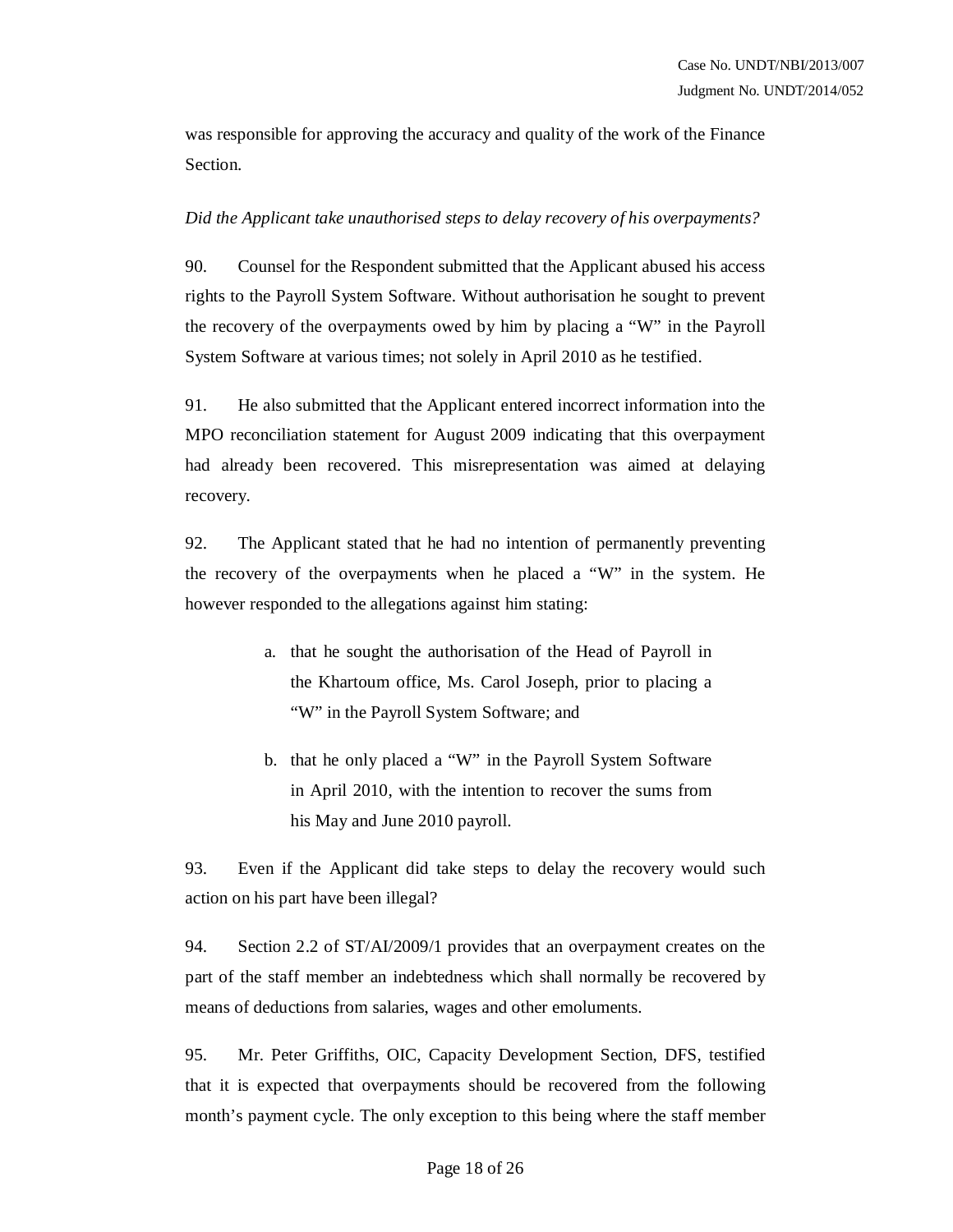requests the Chief Finance Officer to delay the recovery; authorisation which the Applicant argues he properly obtained.

96. The wordings of ST/AI/2009/1 create a duty for staff members not only to report the receipt of overpayments but also to take steps to ensure their recovery. In other words, it necessarily prohibits the unauthorised prevention of said recovery.

97. It has not been alleged that the Applicant sought to permanently prevent recovery of the sums he received as overpayments from the Organization, rather the Respondent submitted that it was the Applicant's intention to obtain financial advantage in the form of a *de facto* interest-free loan.

98. In his testimony, Mr. Wahab stated that Ms. Carol Joseph was not an approving officer and did not have the authority to authorise a delay in the recovery of overpayments. There is no doubt that the Applicant ignored his own direct line of reporting, that is, Mr. Haque and Mr Wahab, and instead contacted the Chief of Payroll in Khartoum to seek a delay in recovery. The Applicant did not obtain proper authorisation to delay the recovery of his overpayments.

99. The Applicant admitted placing a "W" in the Payroll System Software to delay recovery, but only in April 2010. He testified that before this time, the overpayments he received were still in his 'Accounts Receivable' where they were not subject to automatic recovery.

100. The Respondent countered that the evidence bears out the likelihood that the Applicant entered a "W" into the Payroll System Software on more than one occasion.

101. Mr. Griffiths testified that in the normal course of business, once MPO reconciliation has been completed and an overpayment detected, this value would be entered into a staff members 'Accounts Receivable' by a Finance Assistant. A 'Journal Voucher' would then be generated in the Payroll System Software as part of the recovery process. Once the Journal Voucher had been approved, the outstanding overpayment would be moved to the staff members 'Accounts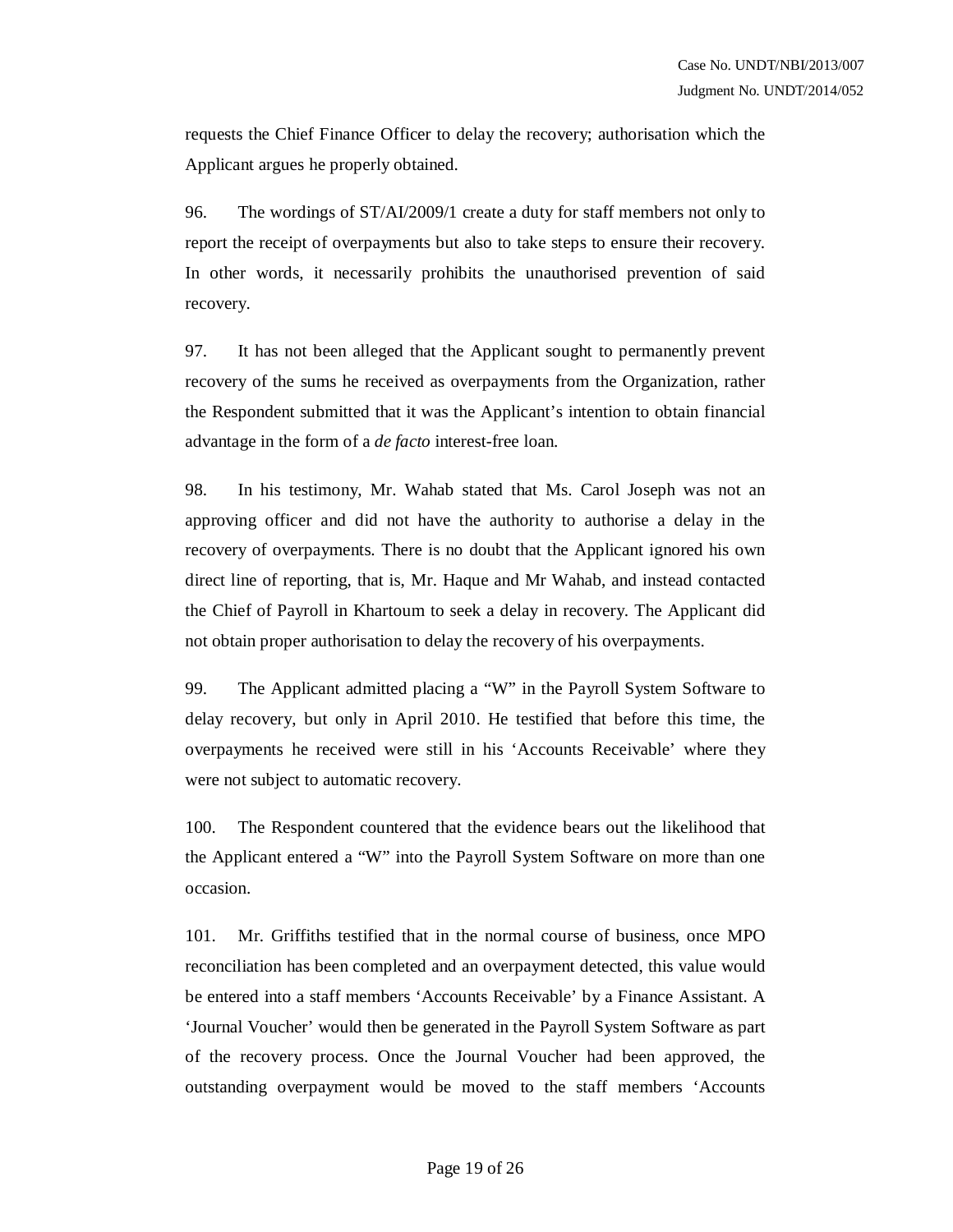Payable' where it could be automatically recovered by the Payroll System Software from the staff member's next payroll cycle.

102. The Applicant relied on 'Ageing Analyses of Accounts Payable' ("Ageing Analysis") in the course of his testimony. These documents show, for the entire mission, what sums are due for automatic recovery or repayment and how long these sums have remained due. The Applicant used these documents to show that a "W" entered into the Payroll Software System is not hidden from an audit and can still be picked up in a generated report.

103. The Ageing Analysis as of 30 September 2009 showed the USD1,000 overpayment received by the Applicant in August 2009 indicating the sum had been moved from his Accounts Receivable and was due for automatic recovery. The Ageing Analysis as of 31 October 2009 indicates that the Applicant had received a total overpayment of USD2,000; indicating both the overpayment he received in August 2009 as well as that received in October 2009 had been moved to his Accounts Payable and were both due for automatic recovery by the Organization.

104. The Ageing Analysis as of 31 February 2010 indicates that the Applicant had received a total overpayment of USD4,500 indicating all the overpayments he had received were in his Accounts Payable and available for automatic recovery by the Organization.

105. If all the overpayments had been moved to the Applicant's Accounts Receivable, how did they escape being automatically recovered until April 2010 when they were discovered?

106. In his third interview with SIU investigators on 7 April 2011, the Applicant was asked if it was normal for overpayments to remain unrecovered for such a long period he replied that it was not. When asked why they had remained unrecovered he answered that it was because he placed a "W" to withhold recovery by the system.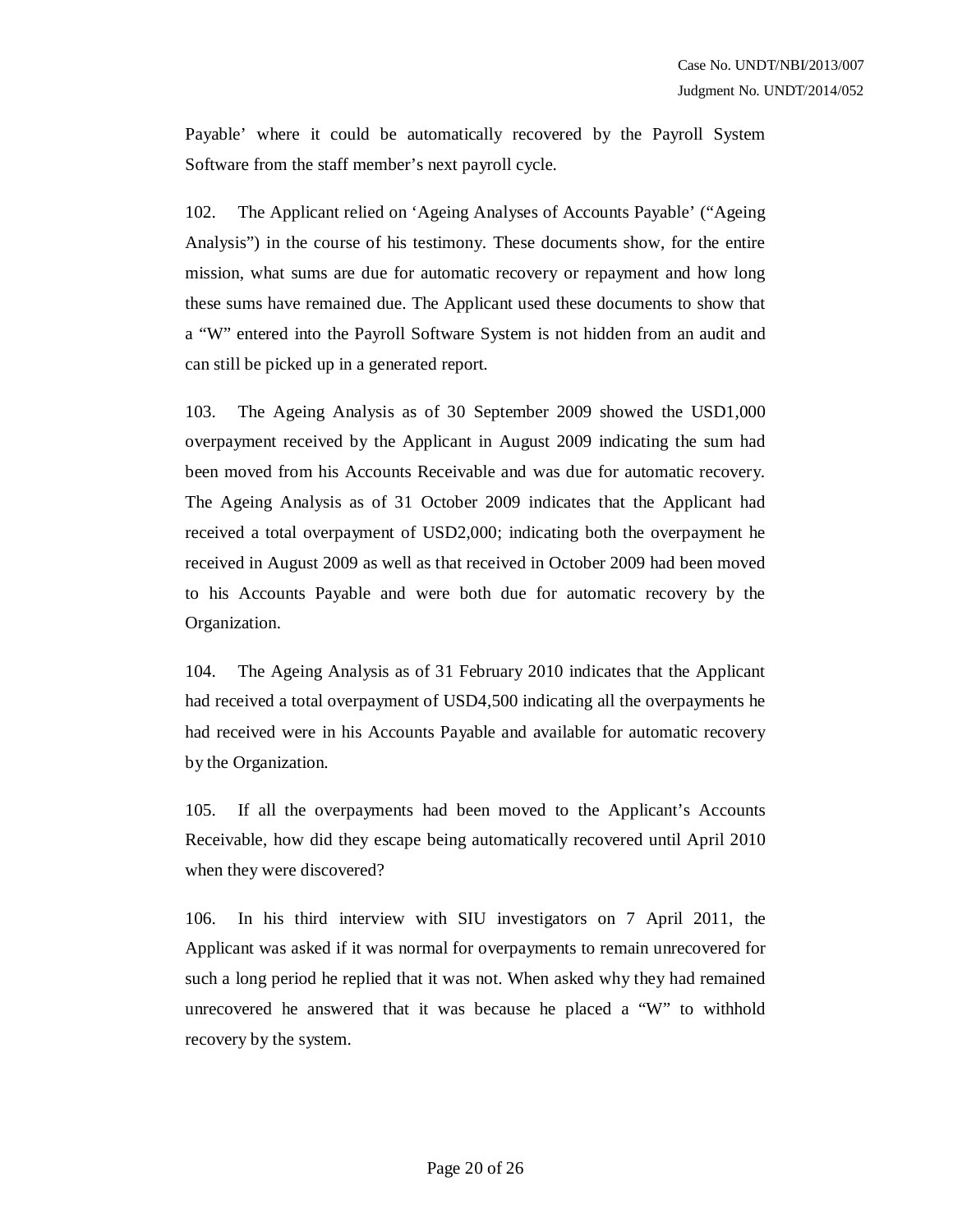107. The evidence indicates that steps must have been taken to prevent their automatic recovery. These monies were not recovered because the Applicant had entered a "W" into the Payroll System Software to delay recovery not just in April 2010 but at least on two other separate occasions.

108. The Tribunal also considers the effect of the entry made by the Applicant in the MPO reconciliation statement referencing the overpayment of August 2009. The Applicant prepared the MPO reconciliation statement on 27 October 2009 and it was approved by Mr. Haque on 2 November 2009. The comments next to the Applicant's name stated that the "difference in MPO already recovered from [the staff members] Sept'09 MPO-Local portion."

109. This is a clear misrepresentation of the facts since the overpayment referenced in this MPO remained unpaid until April 2010 when it was discovered during the accounts review.

110. This Tribunal is not in any doubt that the Applicant sought to delay the recovery of the overpayment he received in August 2009 by leading his supervisor to believe this overpayment had been recovered. Similarly, on at least three separate occasions, the Applicant without approval from his supervisors, took illegal steps to delay the recovery of the overpayments he had received.

*Was the disciplinary measure imposed on the Applicant proportional to the misconduct established taking into account any mitigating factors?*

111. The Respondent submitted that the disciplinary measure of separation from service imposed on the Applicant was proportional taking into account three factors:

- a. that the Applicant failed to inform his supervisor or the Organization that he had received three overpayments over a period of eight months totalling USD4,500;
- b. that the Applicant was supervisor of the Payroll Unit and by preventing recovery of overpayments without authorisation from his superiors he abused his position; and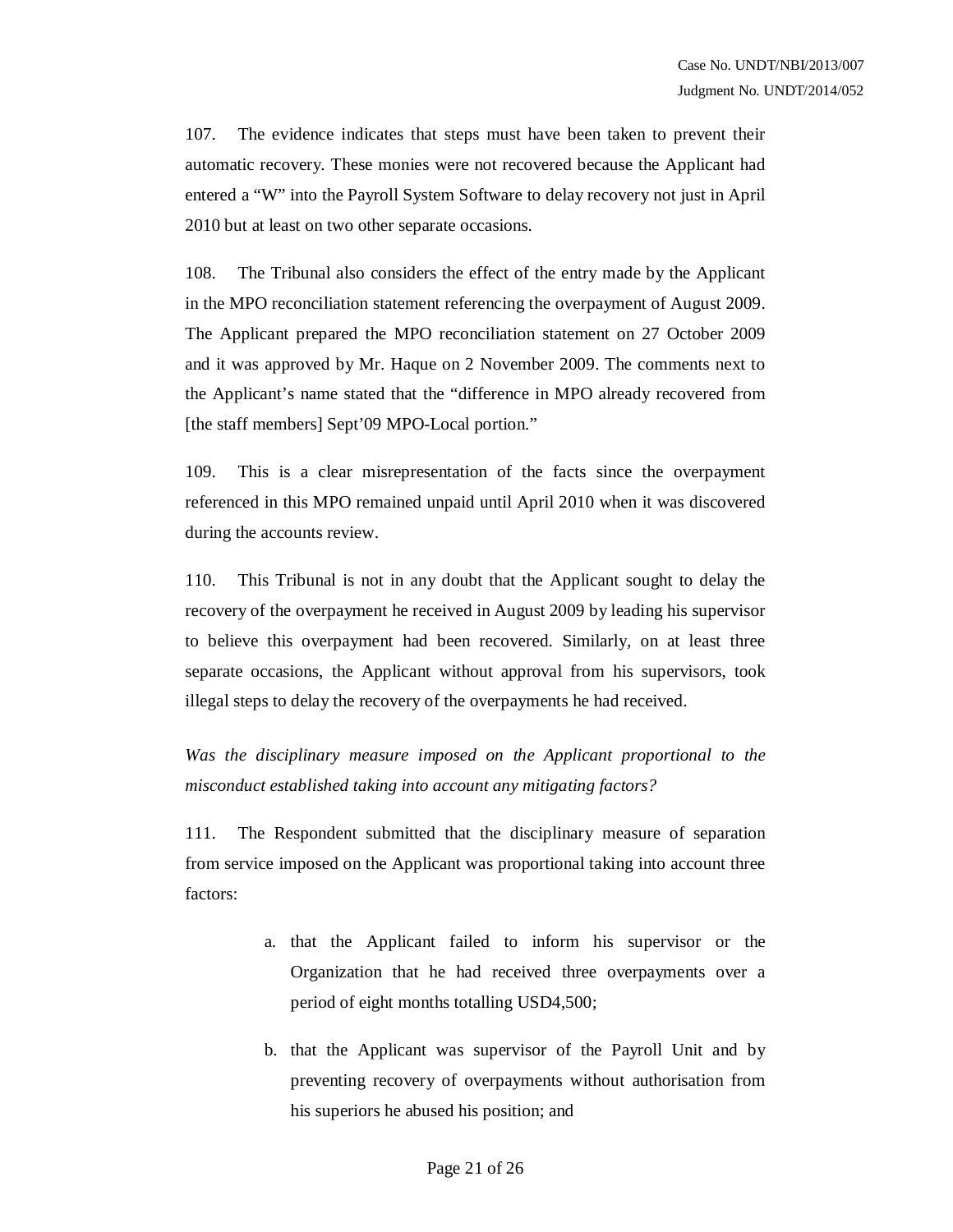c. that this delay gained him a financial advantage in the form of a *de facto* interest free loan.

112. The Tribunal found that one of these three factors on which the Respondent based the sanction did not exist because the Applicant was not supervisor of the Payroll Unit at the relevant time.

113. In disciplinary cases, the Appeals Tribunal has repeatedly stated that when a disciplinary sanction is imposed, the role of the Tribunal is to "examine whether the facts on which the sanction is based have been established, whether the established facts qualify as misconduct, and whether the sanction is proportionate to the offense."<sup>1</sup>

114. In considering whether the Applicant's actions qualify as misconduct contrary to applicable staff rules and regulations, the Tribunal is mindful of the Basic Rights and Obligations of Staff (Core Values)<sup>2</sup>

a. Staff Regulation 1.2 (b)- provides that:

Staff members shall uphold the highest standards of efficiency, competence and integrity.

b. Staff Regulation 1.2 (g)- provides that:

Staff members shall not use their office or knowledge gained from their official functions for private gain, financial or otherwise.

115. The Tribunal finds that the Applicant's actions legally amount to misconduct contrary to sections 1.2 (b) and 1.2 (g) of the Staff Regulations of the United Nations.

116. In *Yisma* UNDT/2011/061 it was held that in assessing the proportionality of the sanction, both aggravating and mitigating factors should be considered.

 1 See *Mahdi* 2010-UNAT-018, *Abu Hamda* 2010-UNAT-022, *Haniya* 2010-UNAT-024,

*Maslamani* 2010-UNAT-028, *Masri* 2010 UNAT-098.

<sup>&</sup>lt;sup>2</sup> Staff Regulations of the United Nations, ST/SGB/2012/1.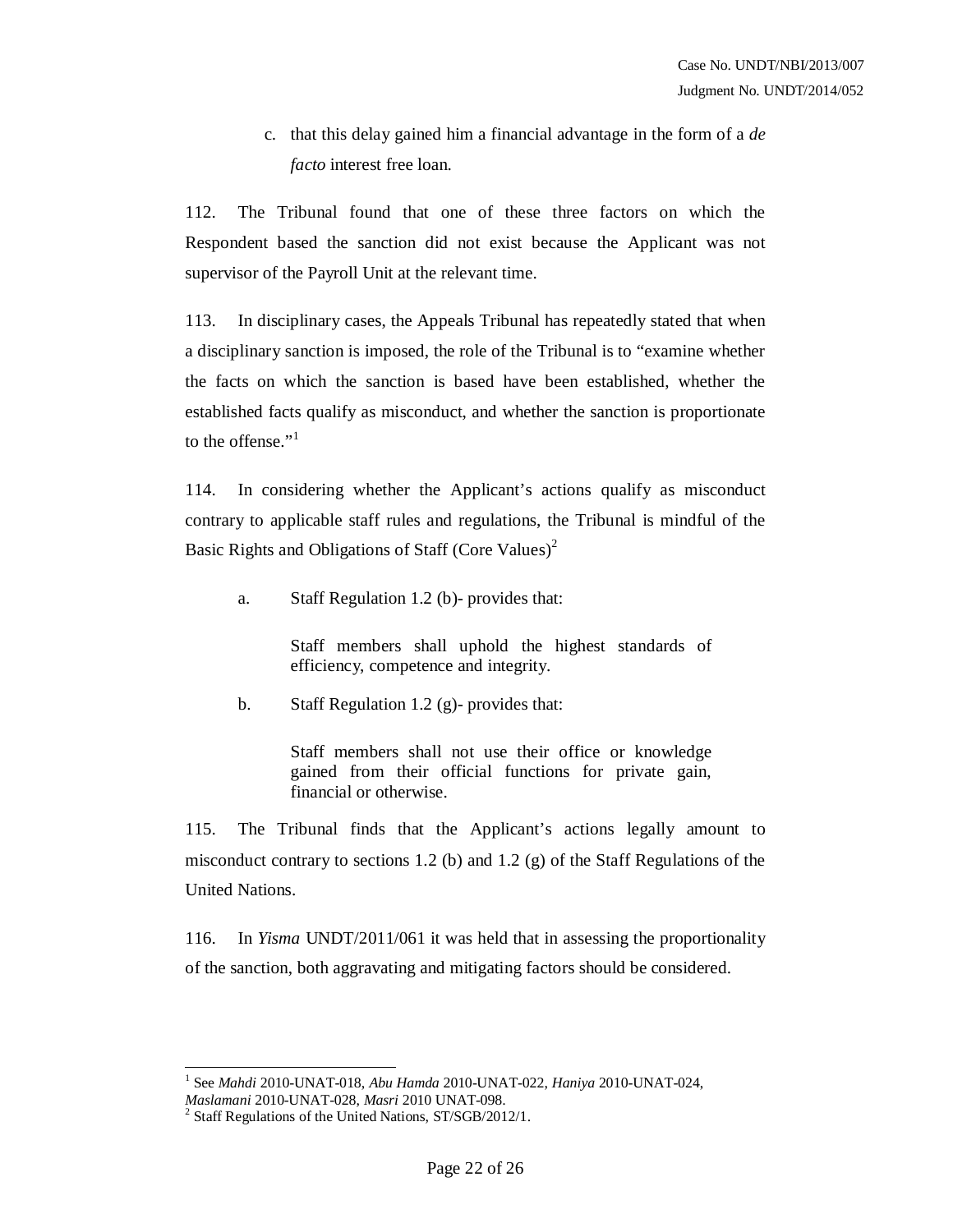117. The Respondent had submitted that in deciding the sanction to be imposed on the Applicant, mitigating circumstances such as the fact that the Applicant had reimbursed the Organization in full in April 2010, his conduct during the investigation, his sincere remorse and his previously unblemished service record were taken into consideration.

118. It is noteworthy that the Applicant's immediate supervisors put his actions down to a mistake of judgement on his part rather than gross or serious misconduct. Having spoken to the Applicant in regard to the overpayments, Mr. Wahab forwarded a memorandum to the Director of Mission Support. He noted that the Applicant's actions were a 'mistake' and recommended that his activities be closely supervised, the earlier recommendation for him to be delegated approving authority be revoked and a written reprimand be placed in his file.

119. The Applicant had continued to perform within the Finance Section in Juba for almost two years prior to his separation and during this period received positive performance reviews from both his First and Second Reporting officers.

120. In order to determine whether the disciplinary measure of separation from service is a proportionate sanction given all the mitigating factors in this case; it is instructive to examine the Appeals Tribunal's views on the issue of proportionality.

121. In *Sanwidi,* it was held that:

In the context of administrative law, the principle of proportionality means that an administrative action should not be more excessive than is necessary for obtaining the desired result. The requirement of proportionality is satisfied if a course of action is reasonable, but not if the course of action is excessive.<sup>3</sup>

122. The Respondent submitted that the Organization's jurisprudence supports the sanction of dismissal in cases where staff members have been found to have engaged in dishonest activity and cited *Yisma* where it was stated:

Separation from service or dismissal is often justified in the case of serious or gross misconduct of such gravity that it makes the

 3 *Sanwidi* 2010-UNAT-084, para. 39.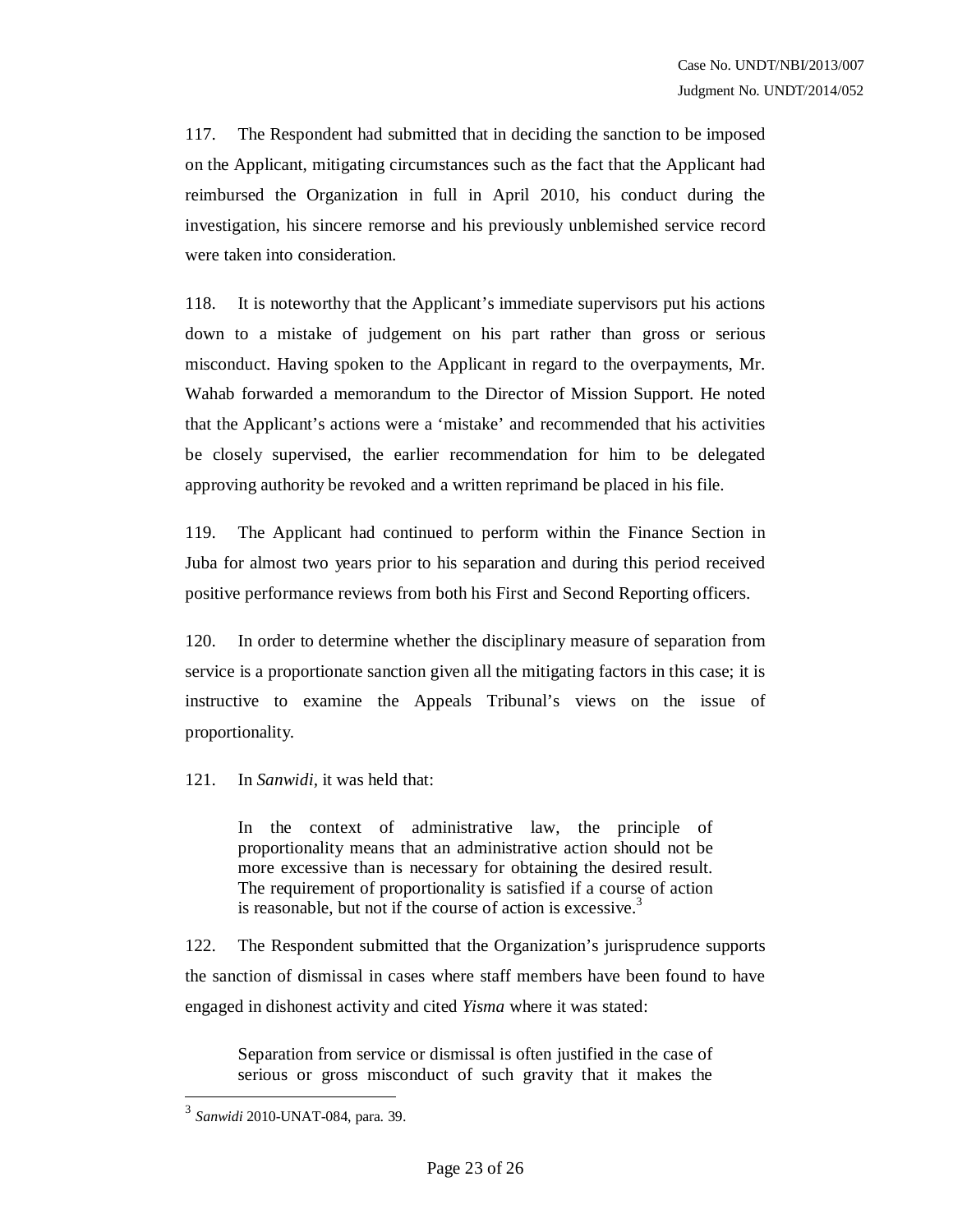continued employment relationship intolerable, especially where the relationship of trust has been breached. What is required is a conspectus of all the circumstances. This does not mean that there can be no sufficient mitigating factors in cases of dishonesty. However if dishonesty is of such a degree as to be considered serious or gross and such that it renders a continued relationship impossible, the cessation of the employment relationship becomes an appropriate and fair sanction.<sup>4</sup>

123. It is not in doubt that the Applicant had exhibited a measure of dishonesty in preventing the immediate recovery of overpayments mistakenly made to him. Although the overpayments were not his fault, he had in effect as submitted by the Respondent, succeeded in granting interest-free loans to himself. However, in light of the reasoning in *Yisma,* was his dishonesty of such a degree as to render a continued relationship with the Organization impossible?

124. As soon as the withheld overpayments had come to the attention of his supervisors in April 2010, the Applicant immediately paid it all back at the same time.

125. Evidence shows that for about two years following the discovery of his actions and the commencement of investigations against him, the Applicant had continued to work within the Finance Section and had diligently applied himself to his tasks as to have received positive performance appraisals. His supervisors had in fact judged his actions to be a mistake in judgment and recommended a written reprimand.

126. Termination of an employment contract is an extreme measure applicable only in the most severe of cases.

127. The Tribunal finds that, taking into account all the mitigating factors, the sanction of termination imposed by the Respondent was not proportionate to the misconduct proved against the Applicant.

 $\overline{a}$ 4 *Yisma,* para. 40-41.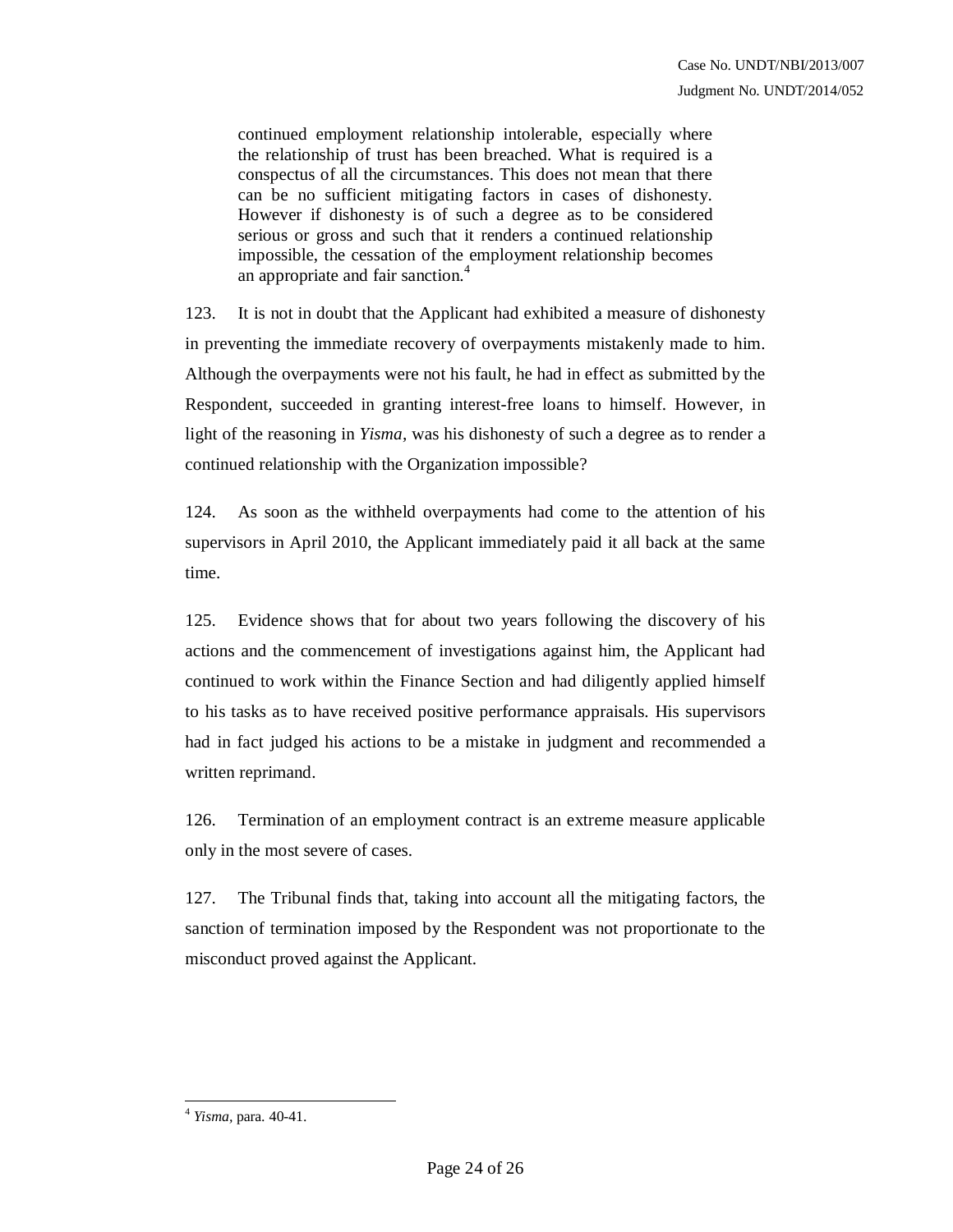#### **Judgment**

128. The Applicant failed to discharge his duty to inform his supervisors of having received overpayments. He also abused his position by taking unauthorised steps to prevent the immediate recovery of the said overpayments.

129. The Tribunal is of the view that the Applicant's actions establish misconduct within the Organization's Staff Rules and Regulations.

130. The Respondent's imposition of the sanction of termination in this case is excessive and disproportionate having regard to all the mitigating factors present.

131. The Tribunal hereby strikes out the sanction of termination imposed on the Applicant and substitutes it with the sanction of demotion with deferment for a specific period of eligibility for consideration for promotion.

132. Should the Secretary-General decide not to perform the obligation to reinstate the Applicant with a demotion as ordered, he must in the alternative pay compensation to the Applicant in the sum of two years' net base salary at the rate of FS-4 salary in effect at the date of Judgment.

133. If the Secretary-General decides not to perform the obligation to reinstate the Applicant, the total sum of compensation is to be paid to the Applicant within 60 days of the date that this Judgment becomes executable, during which period the US Prime Rate applicable as at that date shall apply. If the total sum is not paid within the 60-day period, an additional five per cent shall be added to the US Prime Rate until the date of payment.

*(Signed)*

Judge Nkemdilim Izuako Dated this 14<sup>th</sup> day of May 2014